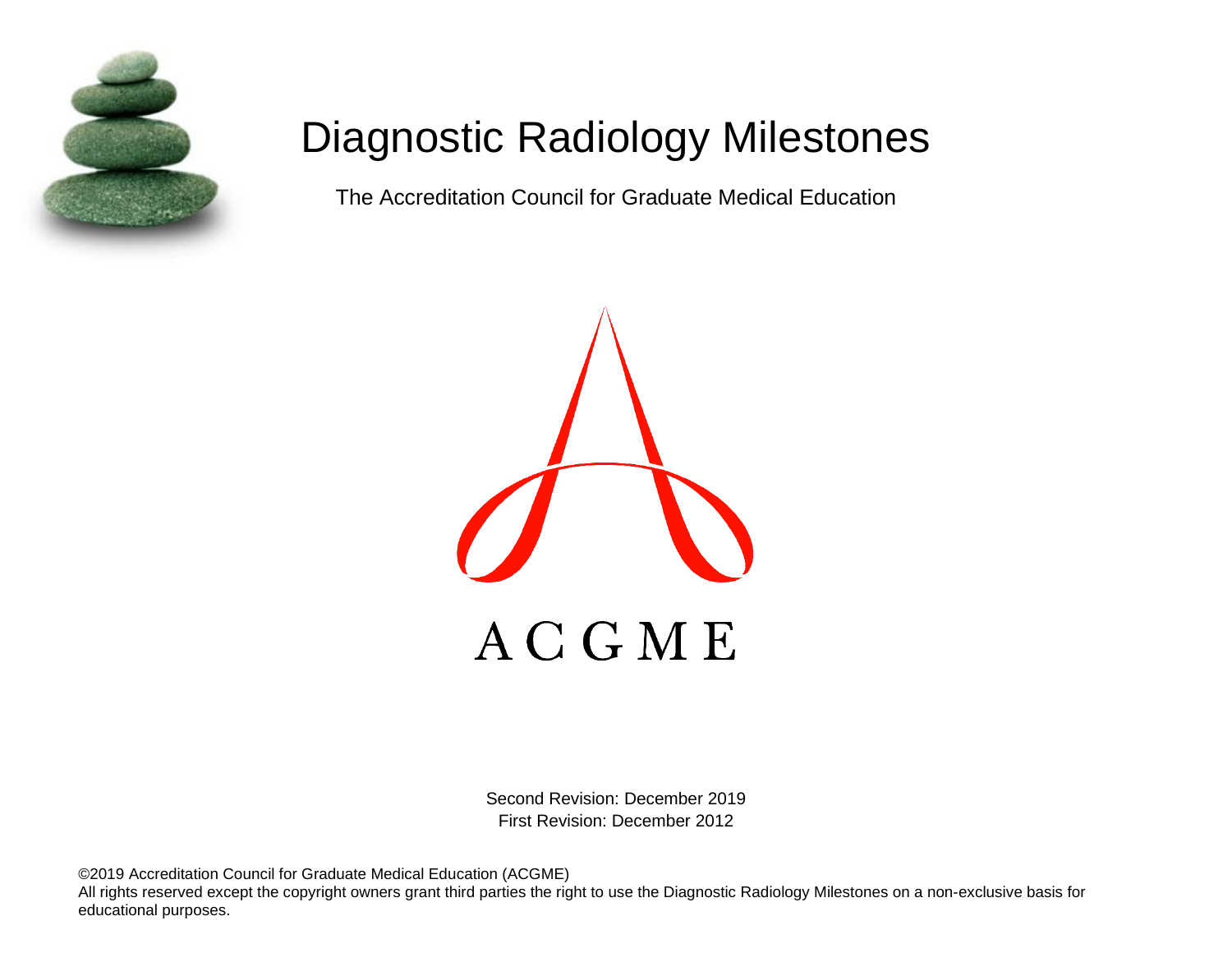# Diagnostic Radiology Milestones

The Milestones are designed only for use in evaluation of residents in the context of their participation in ACGME-accredited residency programs. The Milestones provide a framework for the assessment of the development of the residents in key dimensions of the elements of physician competency in a specialty or subspecialty. They neither represent the entirety of the dimensions of the six domains of physician competency, nor are they designed to be relevant in any other context.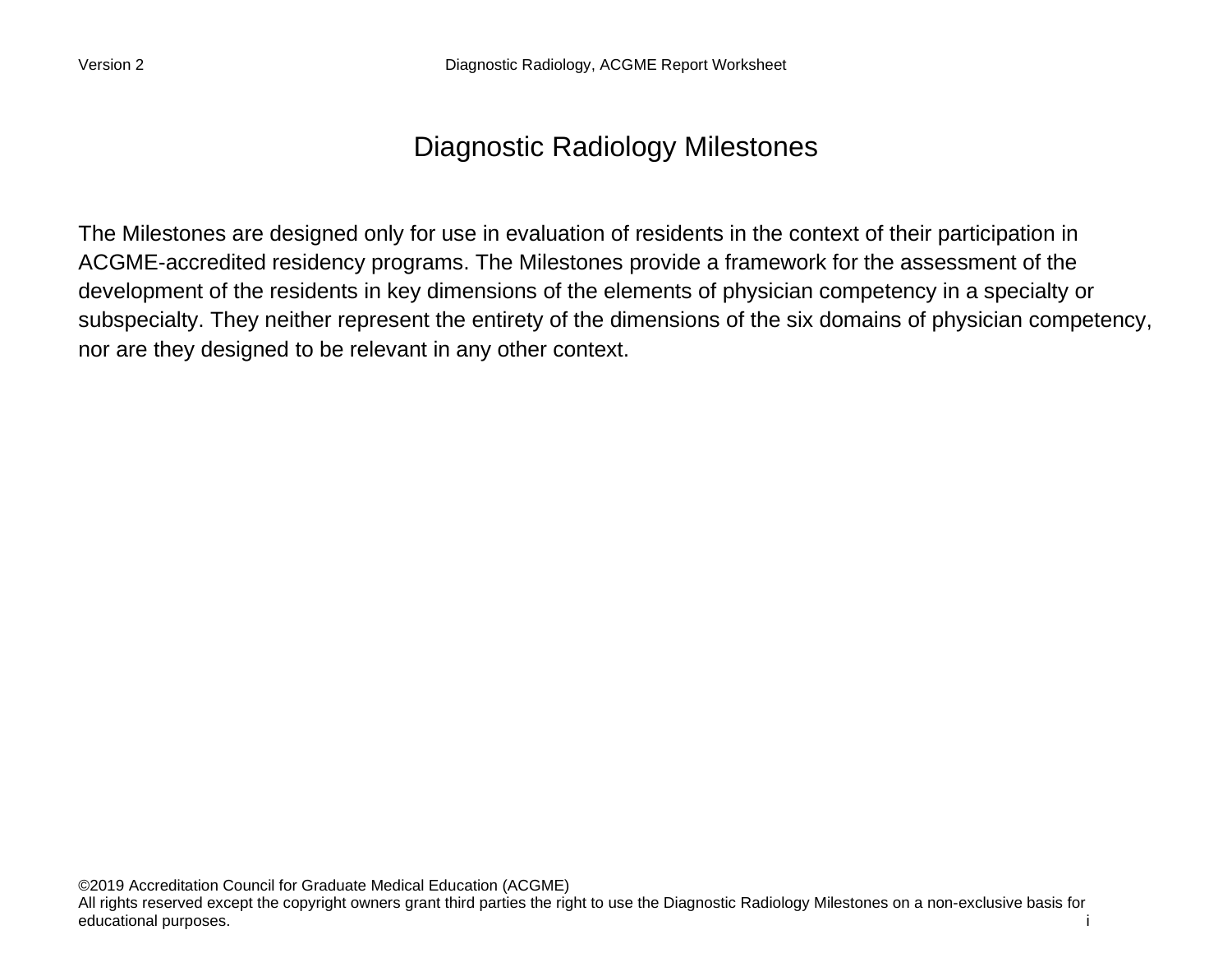#### **Diagnostic Radiology Milestones**

#### **Work Group**

James Anderson, MD Kamran Ali, MD Amy Bourgeois, Med Lori Deitte, MD Laura Edgar, EdD, CAE Meaghan Magarik, MD, PhD

Marco Molina, MD Seng Ong, MBBS Anne Roberts, MD Rocky Saenz, DO Mary Scanlon, MD, FACR Ely Wolin, MD

## **The ACGME would like to thank the following organizations for their continued support in the development of the Milestones:**

American Board of Radiology

Association of Program Directors in Radiology

Review Committee for Radiology

©2019 Accreditation Council for Graduate Medical Education (ACGME) All rights reserved except the copyright owners grant third parties the right to use the Diagnostic Radiology Milestones on a non-exclusive basis for educational purposes. ii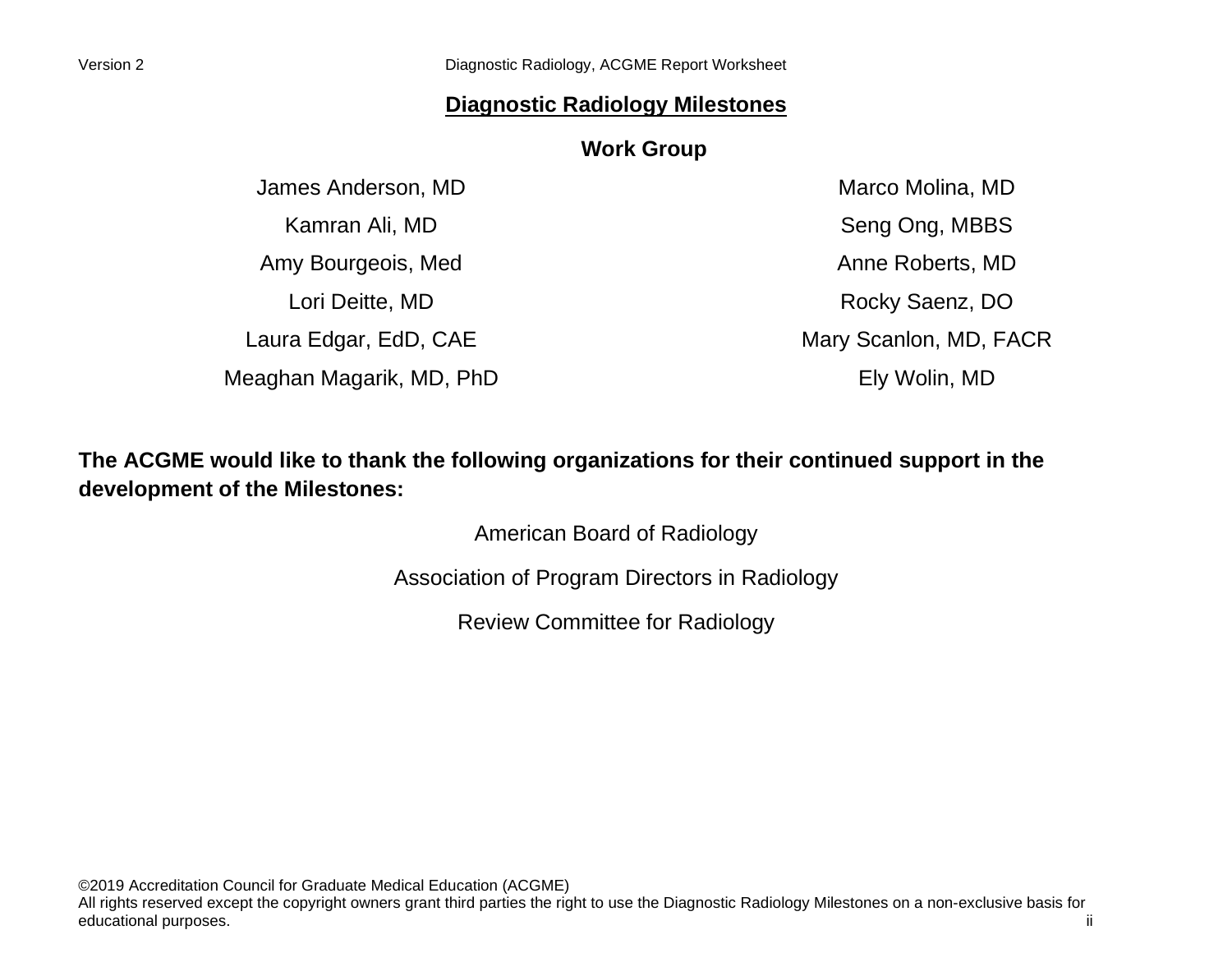### **Understanding Milestone Levels and Reporting**

This document presents the Milestones, which programs use in a semi-annual review of resident performance, and then report to the ACGME. Milestones are knowledge, skills, attitudes, and other attributes for each of the ACGME Competencies organized in a developmental framework. The narrative descriptions are targets for resident performance throughout their educational program.

Milestones are arranged into levels. Tracking from Level 1 to Level 5 is synonymous with moving from novice to expert resident in the specialty or subspecialty. For each reporting period, the Clinical Competency Committee will review the completed evaluations to select the milestone levels that best describe each learner's current performance, abilities, and attributes for each subcompetency.

These levels *do not* correspond with post-graduate year of education. Depending on previous experience, a junior resident may achieve higher levels early in his/her educational program just as a senior resident may be at a lower level later in his/her educational program. There is no predetermined timing for a resident to attain any particular level. Residents may also regress in achievement of their milestones. This may happen for many reasons, such as over scoring in a previous review, a disjointed experience in a particular procedure, or a significant act by the resident.

Selection of a level implies the resident substantially demonstrates the milestones in that level, as well as those in lower levels (see the diagram on page v).

©2019 Accreditation Council for Graduate Medical Education (ACGME) All rights reserved except the copyright owners grant third parties the right to use the Diagnostic Radiology Milestones on a non-exclusive basis for educational purposes. iiii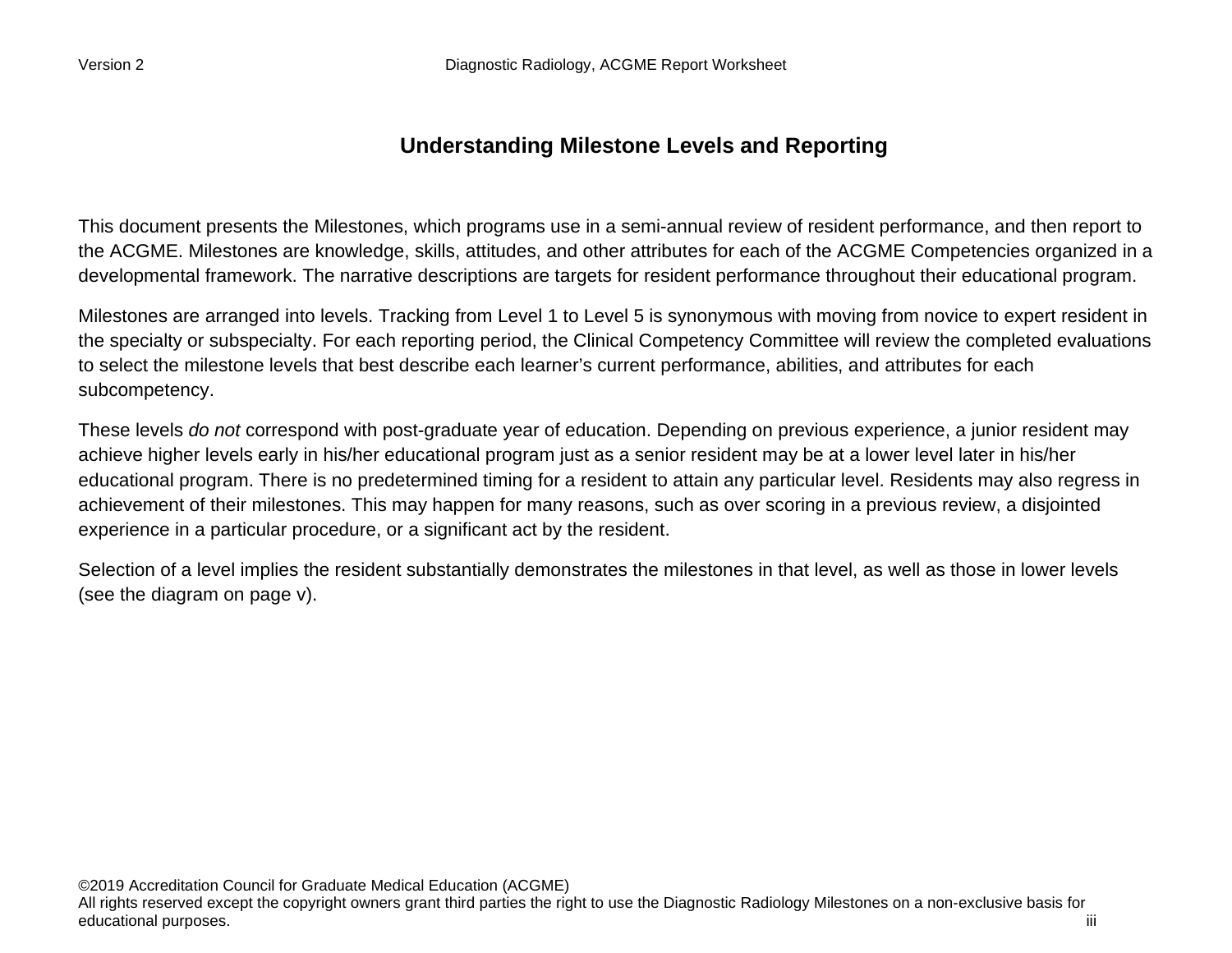#### **Additional Notes**

Level 4 is designed as a graduation *goal* but *does not* represent a graduation *requirement*. Making decisions about readiness for graduation and unsupervised practice is the purview of the program director. Furthermore, Milestones 2.0 include revisions and changes that preclude using Milestones as a sole assessment in high-stakes decisions (i.e., determination of eligibility for certification or credentialing). Level 5 is designed to represent an expert resident whose achievements in a subcompetency are greater than the expectation. Milestones are primarily designed for formative, developmental purposes to support continuous quality improvement for individual learners, education programs, and the specialty. The ACGME and its partners will continue to evaluate and perform research on the Milestones to assess their impact and value.

Examples are provided for some milestones within this document. Please note: the examples are not the required element or outcome; they are provided as a way to share the intent of the element.

Some milestone descriptions include statements about performing independently. These activities must occur in conformity to ACGME supervision guidelines as described in the Program Requirements, as well as to institutional and program policies. For example, a resident who performs a procedure independently must, at a minimum, be supervised through oversight.

A Supplemental Guide is also available to provide the intent of each subcompetency, examples for each level, assessment methods or tools, and other available resources. The Supplemental Guide, like examples contained within the Milestones, is designed only to assist the program director and Clinical Competency Committee, and is not meant to demonstrate any required element or outcome.

Additional resources are available in the [Milestones](http://www.acgme.org/What-We-Do/Accreditation/Milestones/Overview) section of the ACGME website. Follow the links under "What We Do" at [www.acgme.org.](http://www.acgme.org/)

©2019 Accreditation Council for Graduate Medical Education (ACGME)

All rights reserved except the copyright owners grant third parties the right to use the Diagnostic Radiology Milestones on a non-exclusive basis for educational purposes. iv in the set of the set of the set of the set of the set of the set of the set of the set of the set of the set of the set of the set of the set of the set of the set of the set of the set of the set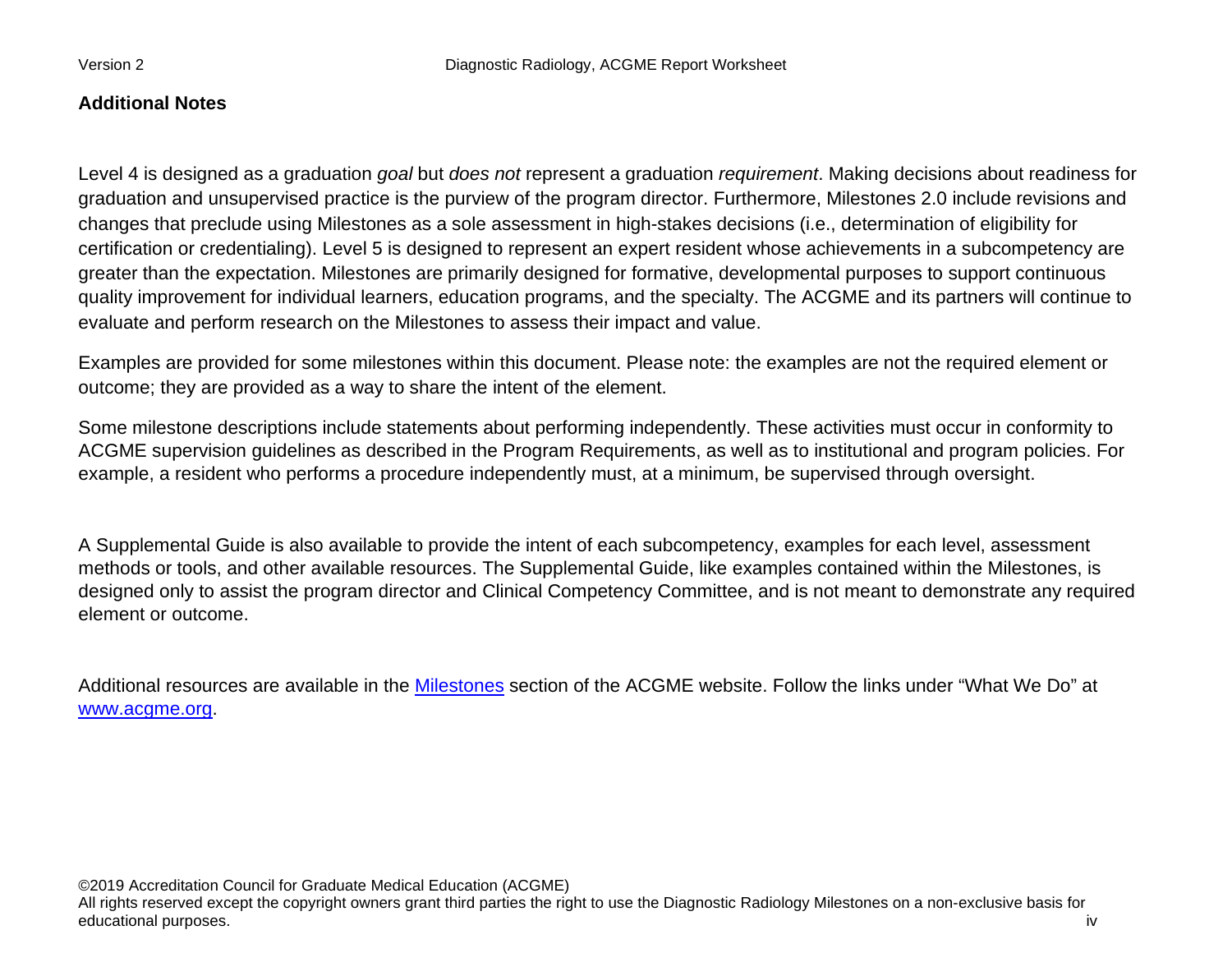The diagram below presents an example set of milestones for one subcompetency in the same format as the ACGME Report Worksheet. For each reporting period, a resident's performance on the milestones for each subcompetency will be indicated by selecting the level of milestones that best describes that resident's performance in relation to those milestones.

| Interpersonal and Communication Skills 2: Interprofessional and Team Communication                                                                            |                                                                                           |                                                                                                           |                                                                                                                                |                                                                                                                                                |
|---------------------------------------------------------------------------------------------------------------------------------------------------------------|-------------------------------------------------------------------------------------------|-----------------------------------------------------------------------------------------------------------|--------------------------------------------------------------------------------------------------------------------------------|------------------------------------------------------------------------------------------------------------------------------------------------|
| Level 1                                                                                                                                                       | Level <sub>2</sub>                                                                        | Level 3                                                                                                   | Level 4                                                                                                                        | Level <sub>5</sub>                                                                                                                             |
| Respectfully receives a<br>consultation request                                                                                                               | Clearly and concisely<br>responds to a<br>consultation request                            | Checks understanding of<br>recommendations when<br>providing consultation                                 | Coordinates<br>recommendations from<br>different members of<br>the healthcare team to<br>optimize patient care                 | Role models flexible<br>communication strategies<br>that value input from all<br>healthcare team<br>members, resolving<br>conflict when needed |
| Demonstrates<br>knowledge of the<br>institutional and national<br>communication<br>guidelines                                                                 | Communicates emergent<br>findings according to<br>institutional or national<br>guidelines | Communicates non-<br>emergent findings where<br>failure to act may<br>adversely affect patient<br>outcome | Communicates findings<br>and management<br>options (as appropriate)<br>which are tailored to the<br>referring provider         | Coaches other learners in<br>tailored communications<br>to referring providers                                                                 |
|                                                                                                                                                               |                                                                                           |                                                                                                           |                                                                                                                                |                                                                                                                                                |
| Comments:<br>Not Yet Completed Level 1                                                                                                                        |                                                                                           |                                                                                                           |                                                                                                                                |                                                                                                                                                |
| Selecting a response box in the<br>middle of a level implies that<br>milestones in that level and in lower<br>levels have been substantially<br>demonstrated. |                                                                                           | demonstrated as well as some<br>milestones in the higher level(s).                                        | Selecting a response box on the line in<br>between levels indicates that milestones<br>in lower levels have been substantially |                                                                                                                                                |

©2019 Accreditation Council for Graduate Medical Education (ACGME)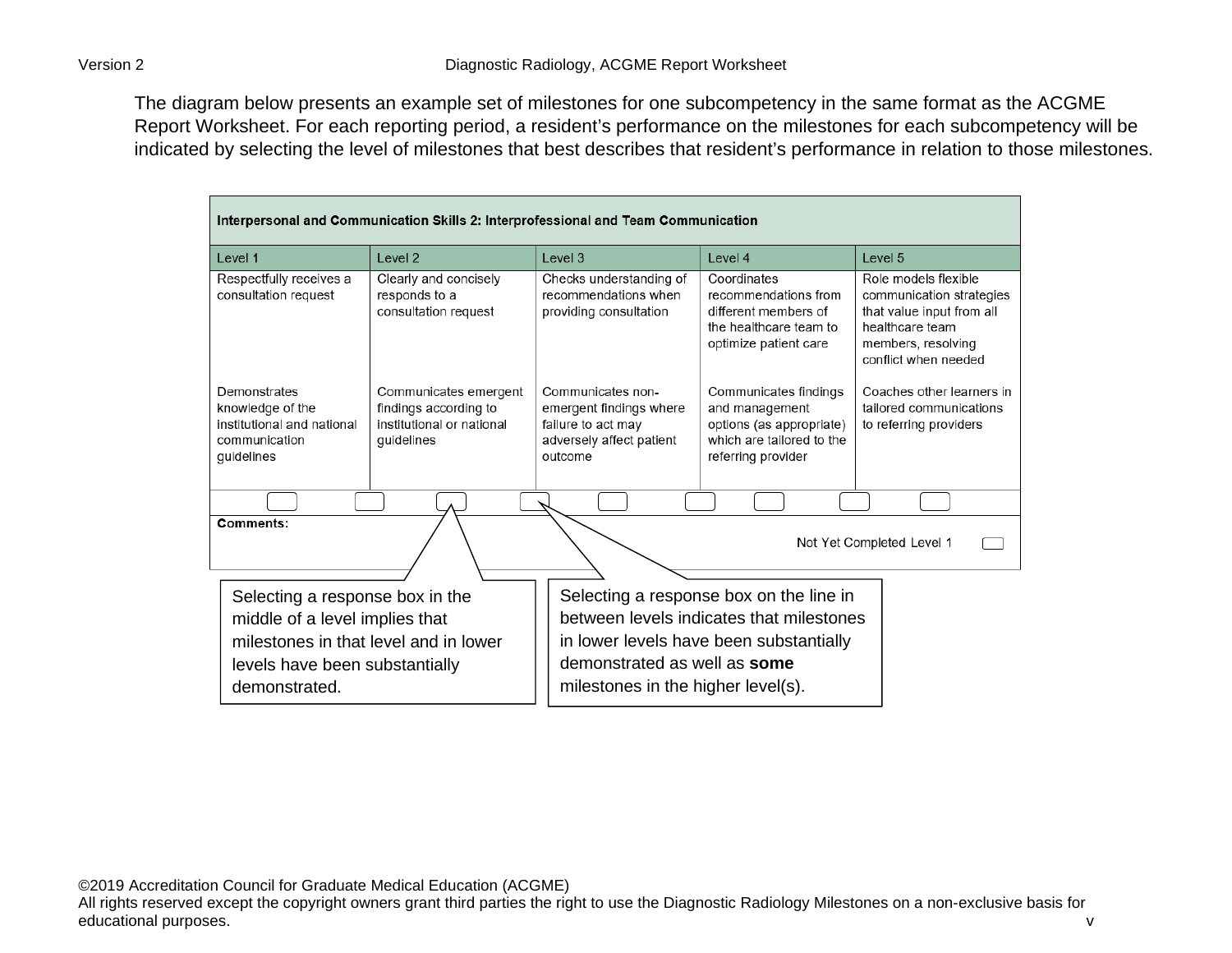| <b>Patient Care 1: Reporting</b>                                    |                                                                                                      |                                                                                       |                                                                                                                                           |                                                             |
|---------------------------------------------------------------------|------------------------------------------------------------------------------------------------------|---------------------------------------------------------------------------------------|-------------------------------------------------------------------------------------------------------------------------------------------|-------------------------------------------------------------|
| Level 1                                                             | Level <sub>2</sub>                                                                                   | Level 3                                                                               | Level 4                                                                                                                                   | Level 5                                                     |
| Generates reports with<br>appropriate elements for<br>coding        | Efficiently generates clear<br>and concise reports which<br>do not require substantive<br>correction | Efficiently generates clear<br>and concise reports which<br>rarely require correction | Generates tailored<br>reports meeting the<br>needs of the care<br>provider                                                                | Generates tailored reports<br>meeting subspecialty<br>needs |
| Describes lexicons and<br>structured reporting                      | Uses lexicons and<br>structured reporting that<br>do not require substantive<br>correction           | Uses lexicons and<br>structured reporting which<br>rarely require correction          | Proficiently uses<br>lexicons and structured<br>reporting to provide<br>accurate and timely<br>reports which do not<br>require correction |                                                             |
|                                                                     |                                                                                                      |                                                                                       |                                                                                                                                           |                                                             |
| <b>Comments:</b><br>Not Yet Completed Level 1<br>Not Yet Assessable |                                                                                                      |                                                                                       |                                                                                                                                           |                                                             |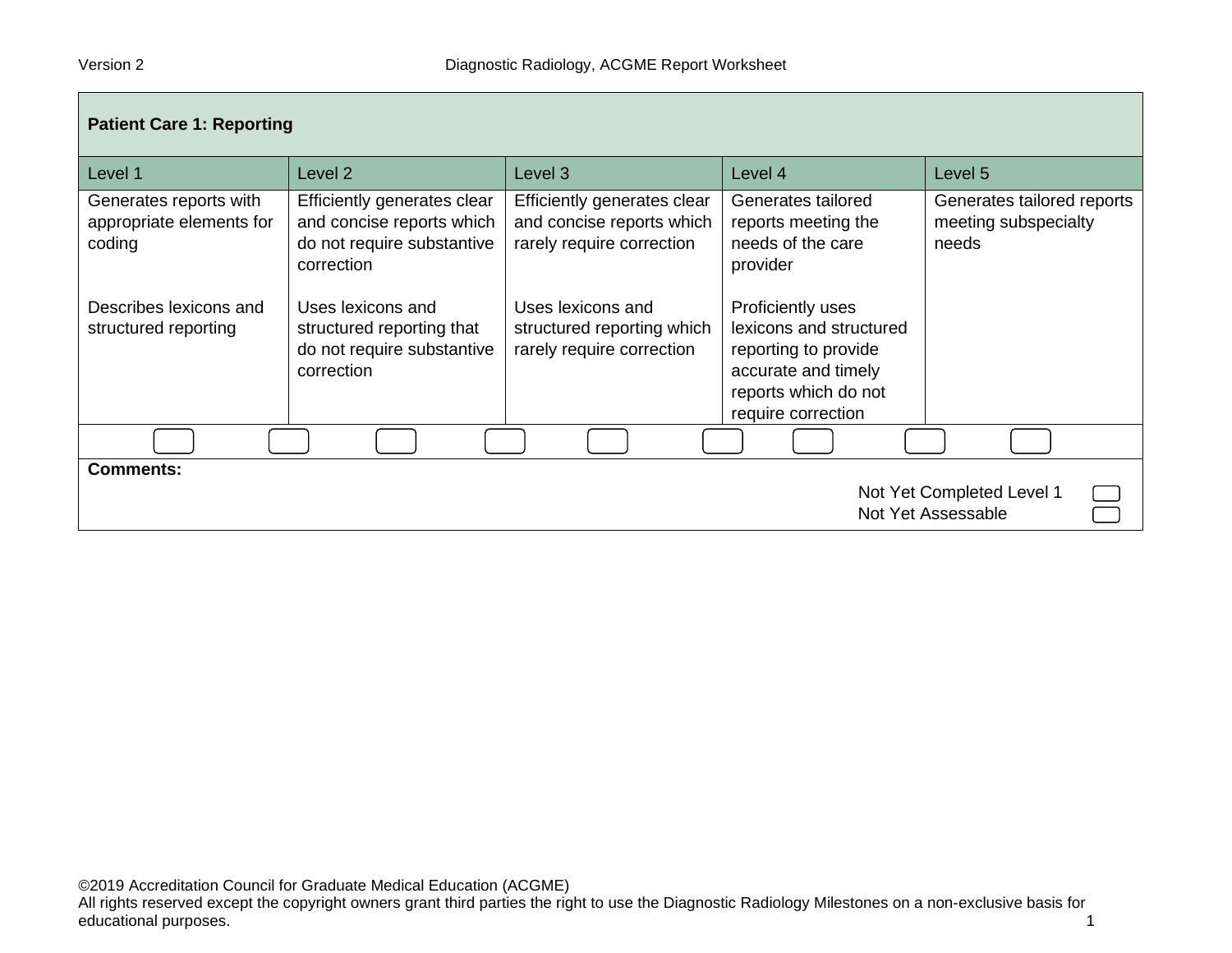| <b>Patient Care 2: Clinical Consultation</b>                                           |                                                                                                                                                                                                                                             |                                                                                                                                                                                                                             |                                                                                                                                      |                                                                                                  |  |
|----------------------------------------------------------------------------------------|---------------------------------------------------------------------------------------------------------------------------------------------------------------------------------------------------------------------------------------------|-----------------------------------------------------------------------------------------------------------------------------------------------------------------------------------------------------------------------------|--------------------------------------------------------------------------------------------------------------------------------------|--------------------------------------------------------------------------------------------------|--|
| Level 1                                                                                | Level 2                                                                                                                                                                                                                                     | Level 3                                                                                                                                                                                                                     | Level 4                                                                                                                              | Level 5                                                                                          |  |
| Uses electronic health<br>records (EHRs) to obtain<br>relevant clinical<br>information | For emergent and routine<br>radiology consultations,<br>delineates the clinical<br>question, obtains<br>appropriate clinical<br>information, and uses<br>evidence-based imaging<br>guidelines, recommends<br>next steps, with<br>assistance | For complex radiology<br>consultations, delineates<br>the clinical question,<br>obtains appropriate<br>clinical information, and<br>uses evidence-based<br>imaging guidelines,<br>recommends next steps,<br>with assistance | Manages radiology<br>consultations<br>independently, taking<br>into consideration cost<br>effectiveness and risk<br>benefit analysis | Provides comprehensive<br>radiology consultations at<br>the expected level of a<br>subspecialist |  |
|                                                                                        |                                                                                                                                                                                                                                             |                                                                                                                                                                                                                             |                                                                                                                                      |                                                                                                  |  |
| <b>Comments:</b><br>Not Yet Completed Level 1<br>Not Yet Assessable                    |                                                                                                                                                                                                                                             |                                                                                                                                                                                                                             |                                                                                                                                      |                                                                                                  |  |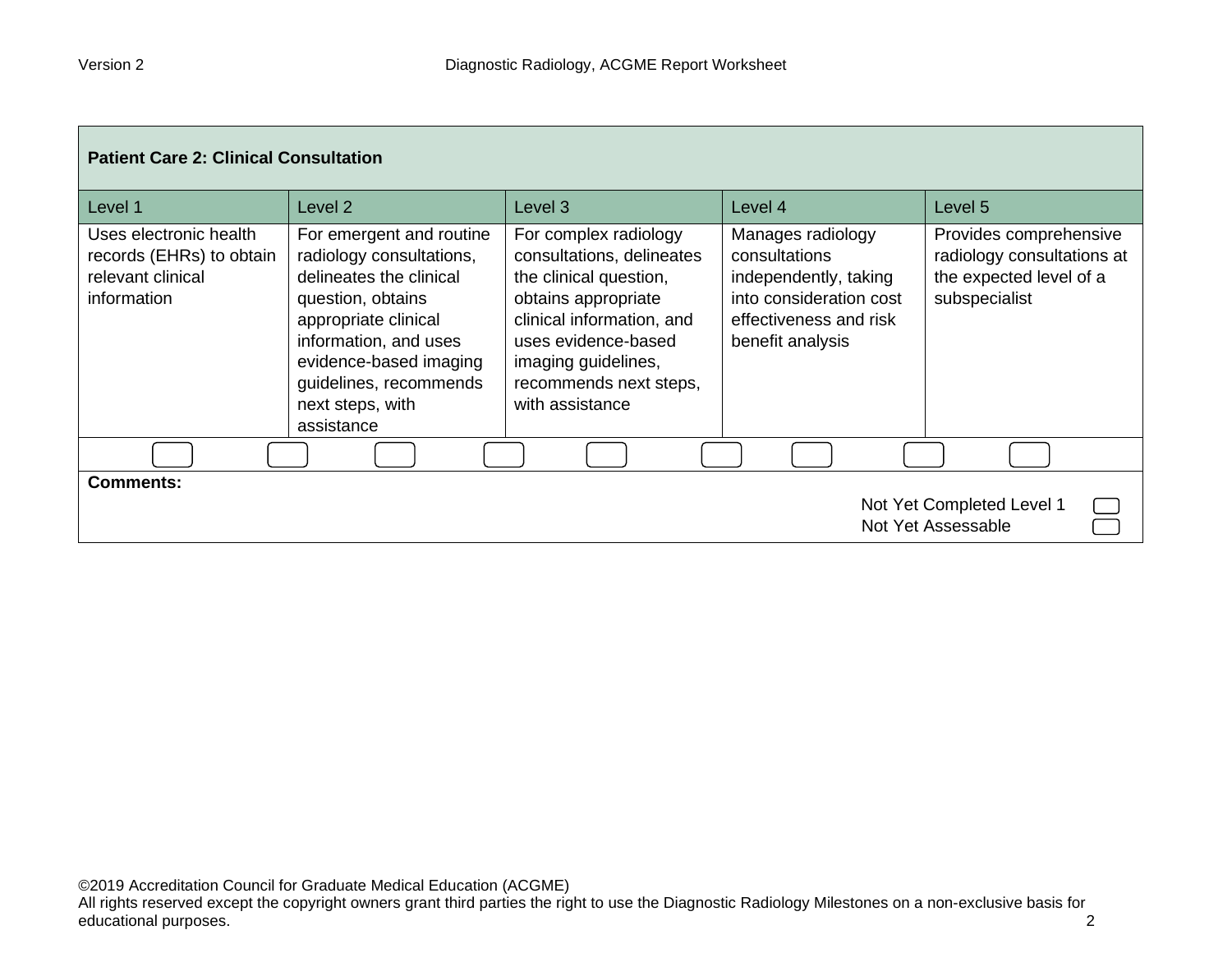| <b>Patient Care 3: Image Interpretation</b>                         |                                                                                                   |                                                                               |                                                                                                                                |                                                                                       |
|---------------------------------------------------------------------|---------------------------------------------------------------------------------------------------|-------------------------------------------------------------------------------|--------------------------------------------------------------------------------------------------------------------------------|---------------------------------------------------------------------------------------|
| Level 1                                                             | Level 2                                                                                           | Level <sub>3</sub>                                                            | Level 4                                                                                                                        | Level 5                                                                               |
| Identifies primary<br>imaging findings                              | Identifies secondary and<br>critical imaging findings<br>and formulates differential<br>diagnoses | Prioritizes differential<br>diagnoses and<br>recommends<br>management options | Provides a single<br>diagnosis with<br>integration of current<br>guidelines to<br>recommend<br>management, when<br>appropriate | Demonstrates expertise<br>and efficiency at a level<br>expected of a<br>subspecialist |
|                                                                     |                                                                                                   |                                                                               |                                                                                                                                |                                                                                       |
| <b>Comments:</b><br>Not Yet Completed Level 1<br>Not Yet Assessable |                                                                                                   |                                                                               |                                                                                                                                |                                                                                       |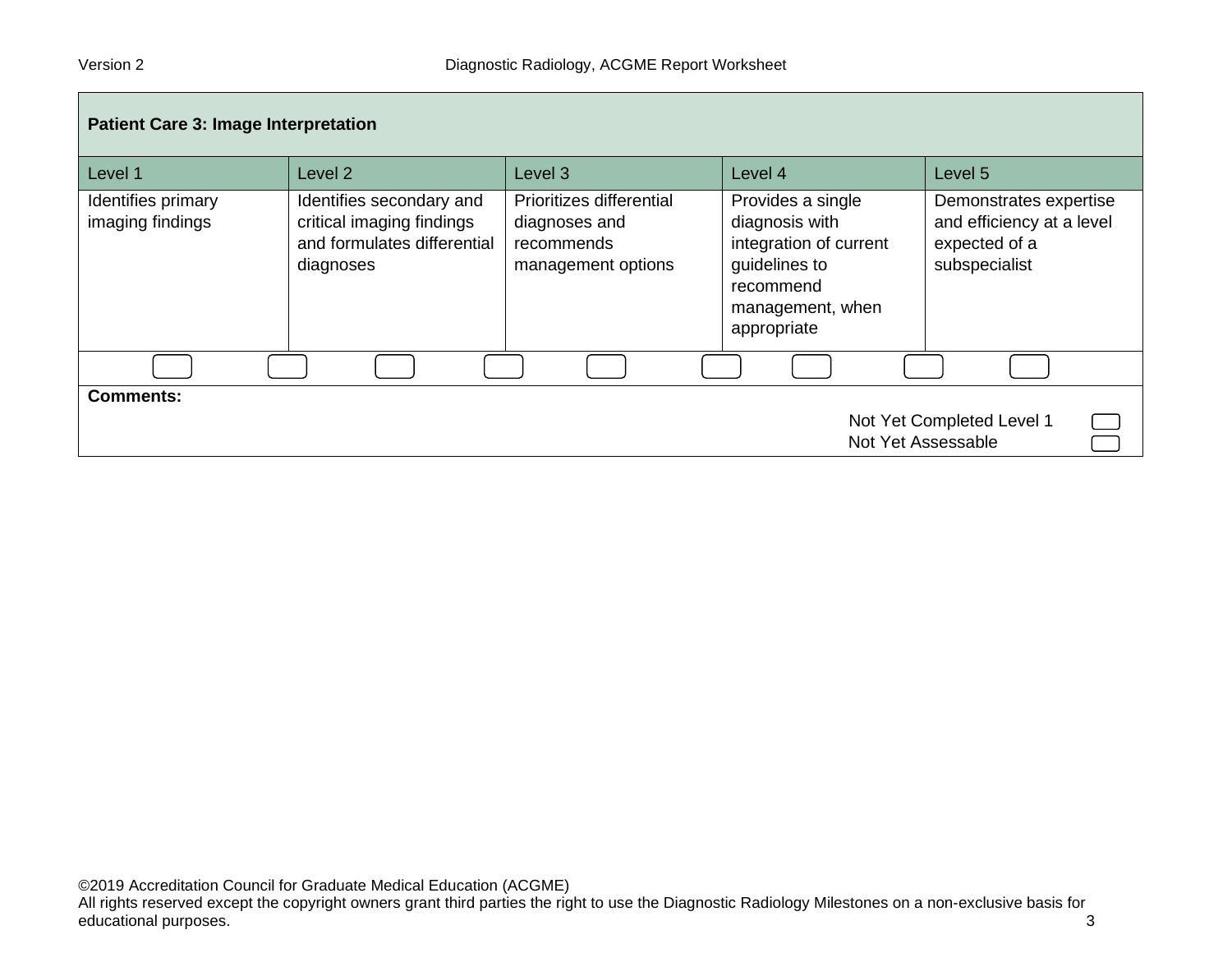| <b>Patient Care 4: Competence in Procedures</b>                 |                                                                  |                                                                  |                                                                                                                  |                                                                                                             |
|-----------------------------------------------------------------|------------------------------------------------------------------|------------------------------------------------------------------|------------------------------------------------------------------------------------------------------------------|-------------------------------------------------------------------------------------------------------------|
| Level 1                                                         | Level 2                                                          | Level <sub>3</sub>                                               | Level 4                                                                                                          | Level 5                                                                                                     |
| Discusses the<br>indications for and<br>assists with procedures | Performs procedures,<br>with direct supervision                  | Competently performs<br>procedures, with indirect<br>supervision | Proficiently and<br>independently performs<br>procedures as expected<br>of a general radiologist                 | Proficiently and<br>independently performs<br>procedures expected of a<br>subspecialist                     |
| Discusses potential<br>procedural complications                 | Recognizes<br>complications of<br>procedures and enlists<br>help | Manages complications of<br>procedures, with<br>supervision      | Anticipates and<br>independently manages<br>complications of<br>procedures performed<br>by a general radiologist | Proficiently and<br>independently manages<br>complications of<br>procedures performed by<br>a subspecialist |
|                                                                 |                                                                  |                                                                  |                                                                                                                  |                                                                                                             |
| <b>Comments:</b>                                                |                                                                  |                                                                  |                                                                                                                  | Not Yet Completed Level 1                                                                                   |
|                                                                 |                                                                  |                                                                  |                                                                                                                  | Not Yet Assessable                                                                                          |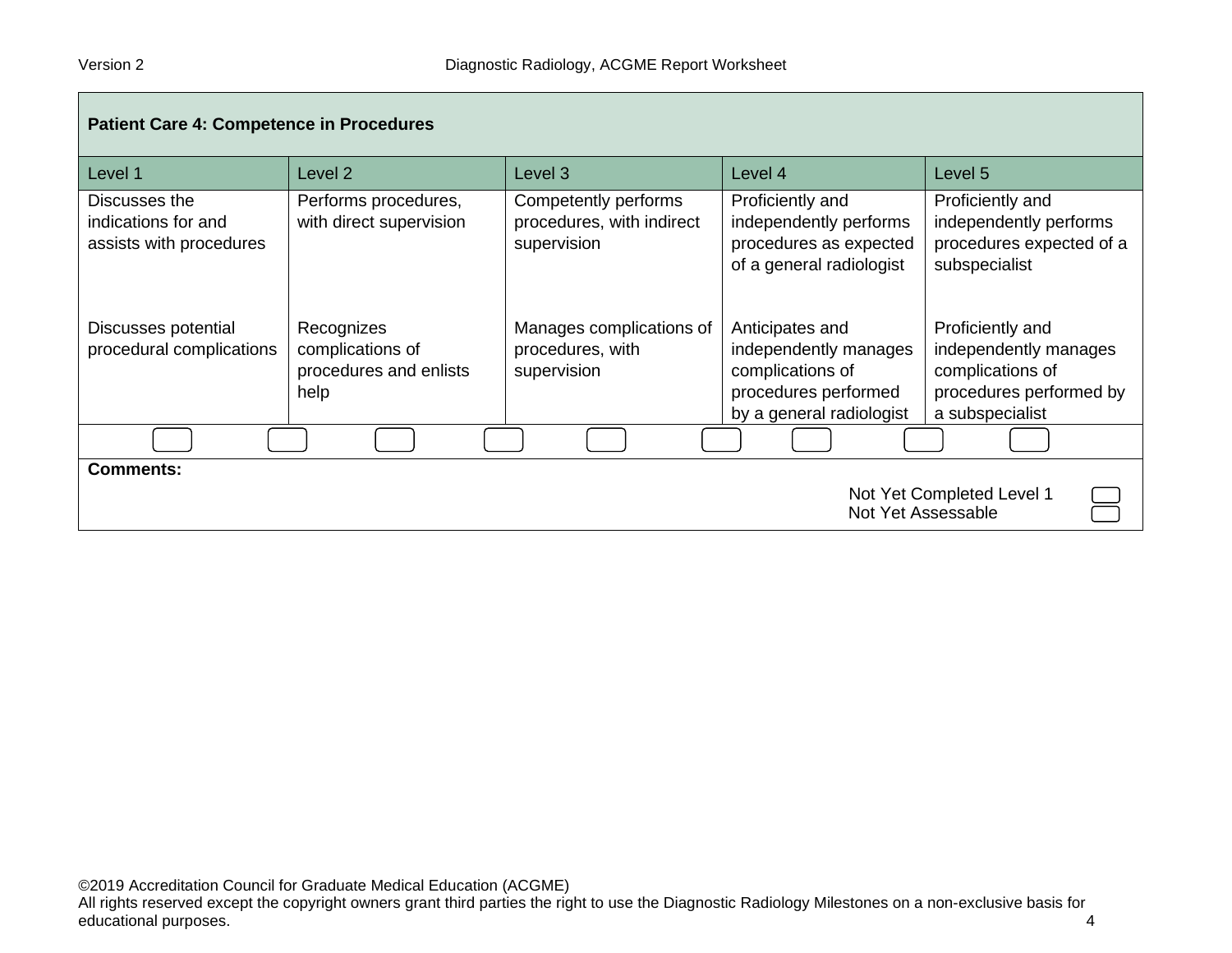| <b>Medical Knowledge 1: Diagnostic Knowledge</b>                        |                                                                                               |                                                                                                    |                                                                           |                                                                                                                          |
|-------------------------------------------------------------------------|-----------------------------------------------------------------------------------------------|----------------------------------------------------------------------------------------------------|---------------------------------------------------------------------------|--------------------------------------------------------------------------------------------------------------------------|
| Level 1                                                                 | Level <sub>2</sub>                                                                            | Level <sub>3</sub>                                                                                 | Level 4                                                                   | Level 5                                                                                                                  |
| Demonstrates<br>knowledge of imaging<br>anatomy                         | Applies knowledge of<br>anatomy to make<br>common imaging<br>diagnoses                        | Applies knowledge of<br>anatomy to make<br>uncommon imaging<br>diagnoses                           | Proficiently integrates<br>knowledge of anatomic                          | Proficiently integrates<br>knowledge of anatomic                                                                         |
| Demonstrates<br>knowledge of<br>pathophysiology of<br>disease processes | Applies knowledge of<br>pathophysiology to make<br>common imaging<br>diagnoses                | Applies knowledge of<br>pathophysiology to make<br>uncommon imaging<br>diagnoses                   | and molecular imaging<br>with pathophysiology to<br>formulate a diagnosis | and molecular imaging<br>with pathophysiology to<br>formulate a diagnosis at<br>the expected level of a<br>subspecialist |
| Demonstrates<br>knowledge of cellular<br>and molecular systems          | Applies knowledge of<br>cellular and molecular<br>systems to make common<br>imaging diagnoses | Applies knowledge of<br>cellular and molecular<br>systems to make<br>uncommon imaging<br>diagnoses |                                                                           |                                                                                                                          |
|                                                                         |                                                                                               |                                                                                                    |                                                                           |                                                                                                                          |
| <b>Comments:</b>                                                        |                                                                                               |                                                                                                    |                                                                           | Not Yet Completed Level 1<br>Not Yet Assessable                                                                          |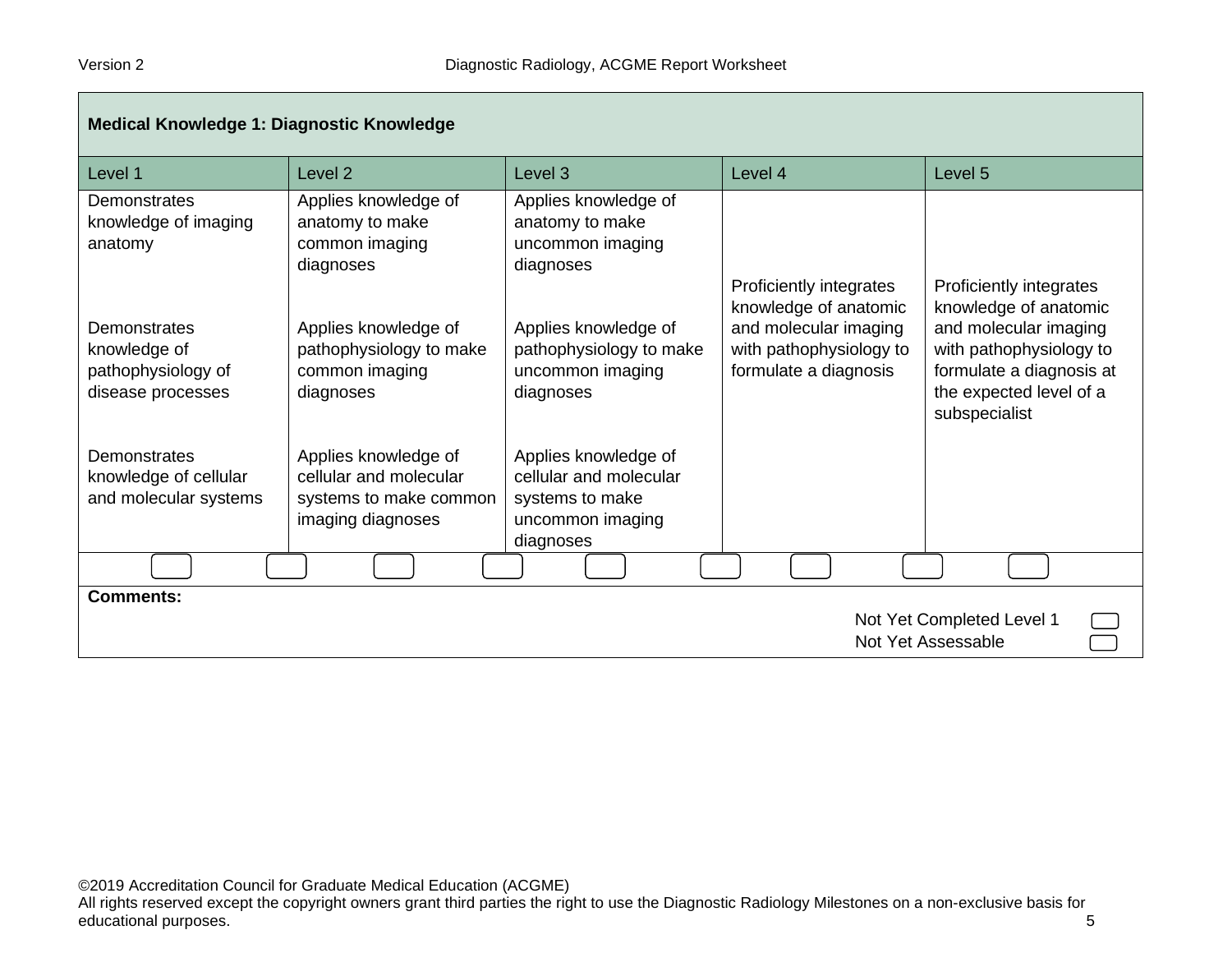| <b>Medical Knowledge 2: Physics</b>                                 |                                                                                                   |                                                                              |                                                                                                        |                                                                                     |  |
|---------------------------------------------------------------------|---------------------------------------------------------------------------------------------------|------------------------------------------------------------------------------|--------------------------------------------------------------------------------------------------------|-------------------------------------------------------------------------------------|--|
| Level 1                                                             | Level 2                                                                                           | Level 3                                                                      | Level 4                                                                                                | Level 5                                                                             |  |
| Discusses the basic<br>physics for diagnostic<br>radiology          | Demonstrates knowledge<br>of basic medical physics<br>and radiobiology in<br>diagnostic radiology | Applies knowledge of<br>basic medical physics and<br>radiobiology to imaging | Applies physical<br>principles to optimize<br>image quality, including<br>dose reduction<br>strategies | Teaches physical<br>principles to optimize<br>image quality to other<br>specialties |  |
|                                                                     |                                                                                                   |                                                                              |                                                                                                        |                                                                                     |  |
| <b>Comments:</b><br>Not Yet Completed Level 1<br>Not Yet Assessable |                                                                                                   |                                                                              |                                                                                                        |                                                                                     |  |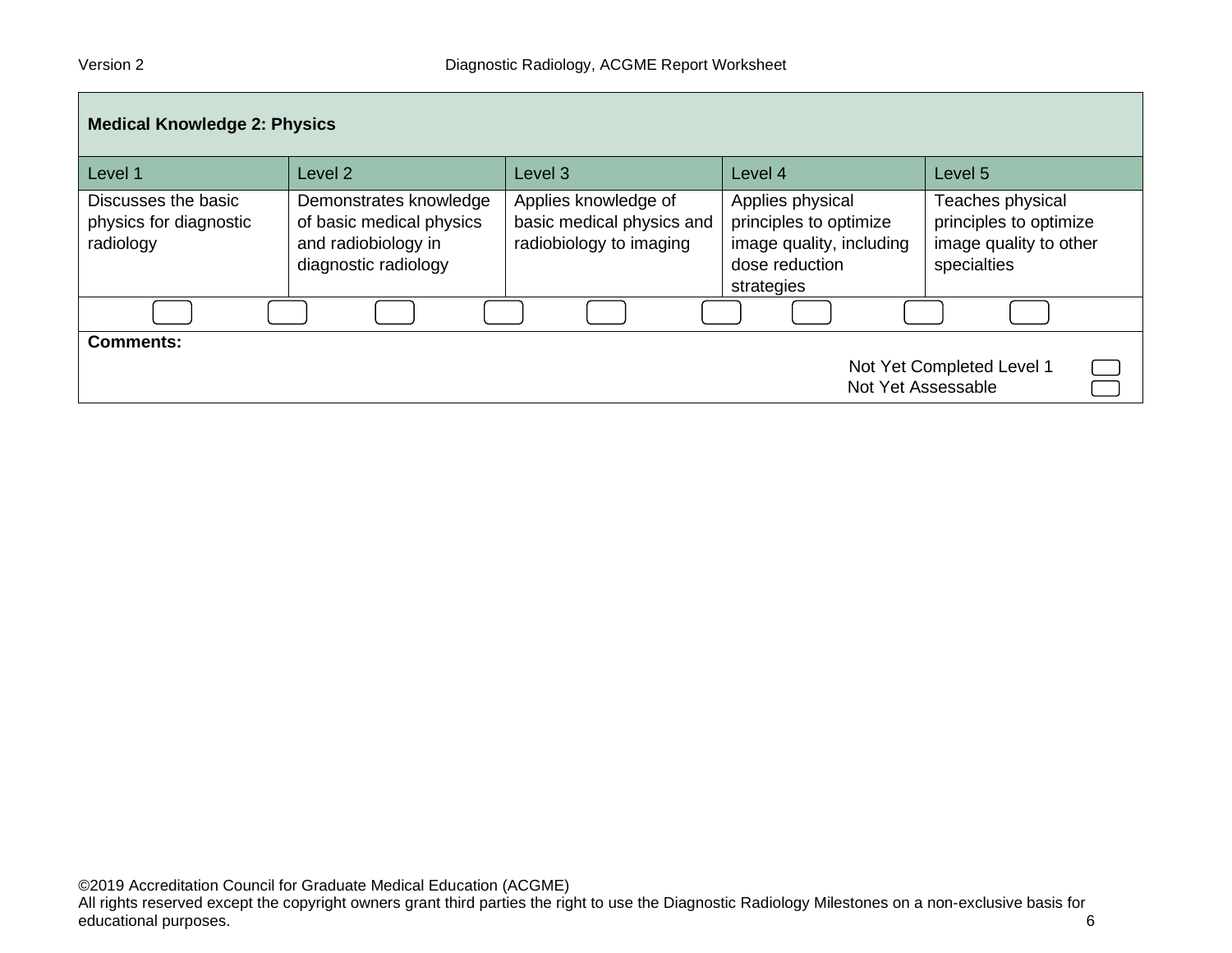| <b>Medical Knowledge 3: Protocol Selection and Contrast Agent Selection/Dosing</b> |                                                                                                 |                                                                                    |                                                                                             |                               |  |
|------------------------------------------------------------------------------------|-------------------------------------------------------------------------------------------------|------------------------------------------------------------------------------------|---------------------------------------------------------------------------------------------|-------------------------------|--|
| Level 1                                                                            | Level 2                                                                                         | Level <sub>3</sub>                                                                 | Level 4                                                                                     | Level 5                       |  |
| Discusses the protocols<br>and contrast agent/dose<br>for imaging                  | Selects appropriate<br>protocols and contrast<br>agent/dose for emergent<br>and routine imaging | Selects appropriate<br>protocols and contrast<br>agent/dose for complex<br>imaging | Modifies protocols and<br>contrast agent/dose as<br>determined by clinical<br>circumstances | Develops imaging<br>protocols |  |
|                                                                                    |                                                                                                 |                                                                                    |                                                                                             |                               |  |
| <b>Comments:</b><br>Not Yet Completed Level 1<br>Not Yet Assessable                |                                                                                                 |                                                                                    |                                                                                             |                               |  |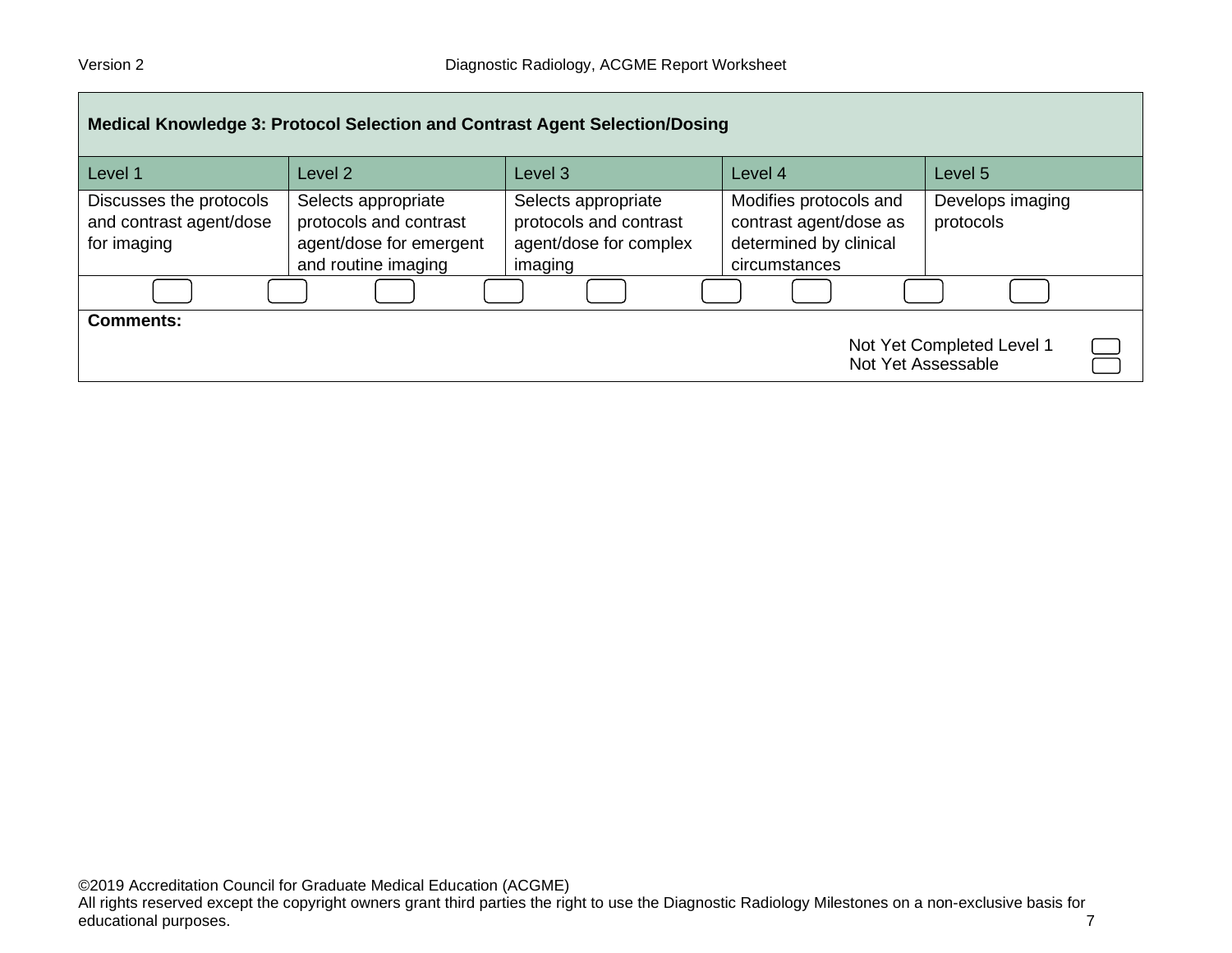| Medical Knowledge 4: Imaging Technology and Image Acquisition       |                                                                                                                                                       |                                                                                                                                       |                                                                                                                          |                                                            |  |
|---------------------------------------------------------------------|-------------------------------------------------------------------------------------------------------------------------------------------------------|---------------------------------------------------------------------------------------------------------------------------------------|--------------------------------------------------------------------------------------------------------------------------|------------------------------------------------------------|--|
| Level 1                                                             | Level 2                                                                                                                                               | Level 3                                                                                                                               | Level 4                                                                                                                  | Level 5                                                    |  |
| Discusses imaging<br>technology and image<br>acquisition            | Demonstrates knowledge<br>of basic image acquisition<br>and image processing,<br>and recognizes common<br>imaging artifacts and<br>technical problems | Demonstrates knowledge<br>of instrument quality<br>control and image<br>reconstruction and<br>troubleshoots for artifact<br>reduction | Proficiently optimizes<br>image acquisition and<br>processing in<br>collaboration with the<br>technology/imaging<br>team | Presents or publishes<br>research on imaging<br>technology |  |
|                                                                     |                                                                                                                                                       |                                                                                                                                       |                                                                                                                          |                                                            |  |
| <b>Comments:</b><br>Not Yet Completed Level 1<br>Not Yet Assessable |                                                                                                                                                       |                                                                                                                                       |                                                                                                                          |                                                            |  |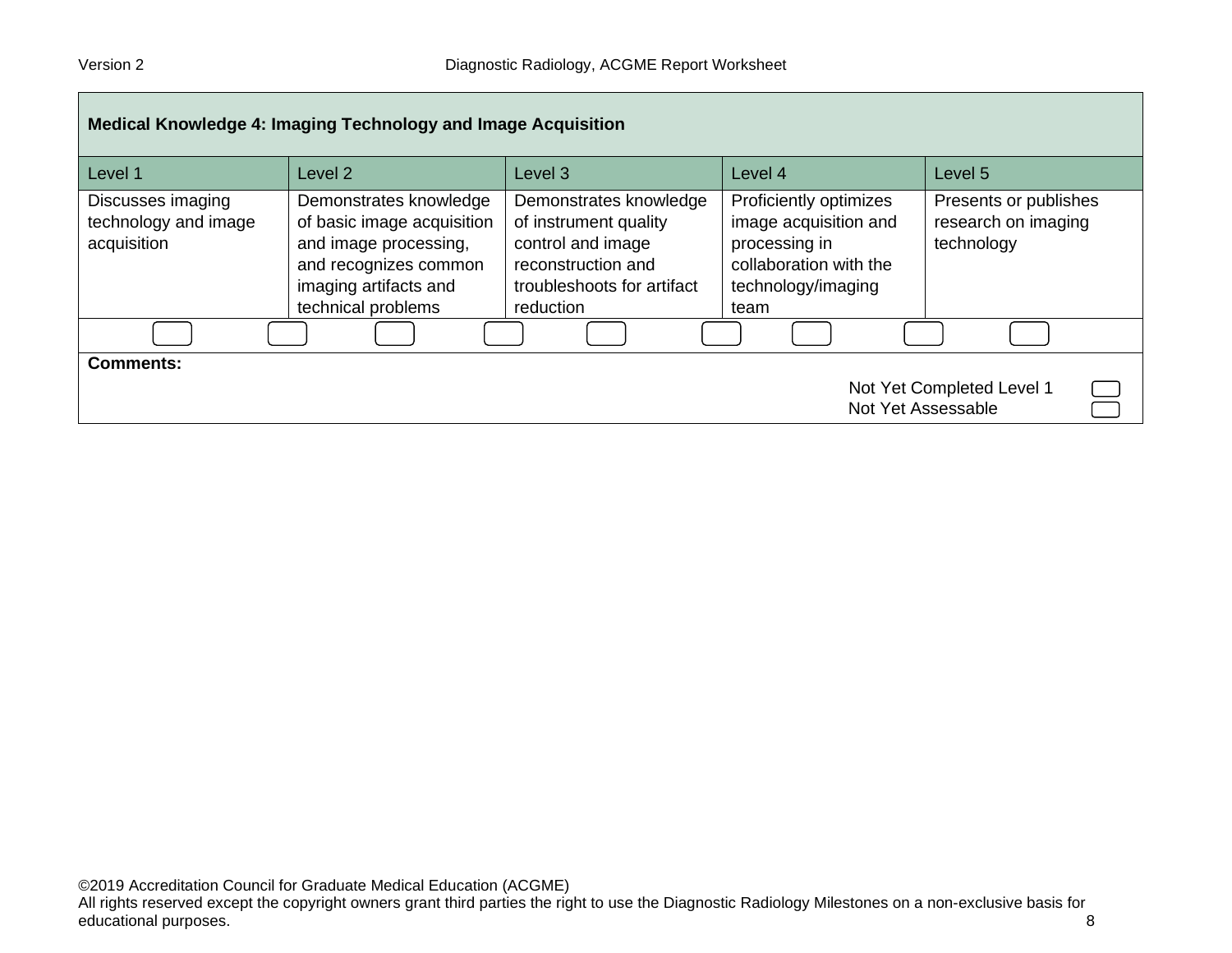| <b>Systems-Based Practice 1: Patient Safety</b>                        |                                                                                                         |                                                                                                             |                                                                                                                     |                                                                                                  |
|------------------------------------------------------------------------|---------------------------------------------------------------------------------------------------------|-------------------------------------------------------------------------------------------------------------|---------------------------------------------------------------------------------------------------------------------|--------------------------------------------------------------------------------------------------|
| Level 1                                                                | Level 2                                                                                                 | Level <sub>3</sub>                                                                                          | Level 4                                                                                                             | Level 5                                                                                          |
| Demonstrates<br>knowledge of common<br>patient safety events           | Identifies system factors<br>that lead to patient safety<br>events                                      | Participates in analysis of<br>patient safety events<br>(simulated or actual)                               | Conducts analysis of<br>patient safety events<br>and offers error<br>prevention strategies<br>(simulated or actual) | Actively engages teams<br>and processes to modify<br>systems to prevent<br>patient safety events |
| Demonstrates<br>knowledge of how to<br>report patient safety<br>events | Reports patient safety<br>events through<br>institutional reporting<br>systems (simulated or<br>actual) | Participates in disclosure<br>of patient safety events to<br>patients and families<br>(simulated or actual) | Discloses patient safety<br>events to patients and<br>families (simulated or<br>actual)                             | Role models or mentors<br>others in the disclosure of<br>patient safety events                   |
|                                                                        |                                                                                                         |                                                                                                             |                                                                                                                     |                                                                                                  |
| <b>Comments:</b><br>Not Yet Completed Level 1                          |                                                                                                         |                                                                                                             |                                                                                                                     |                                                                                                  |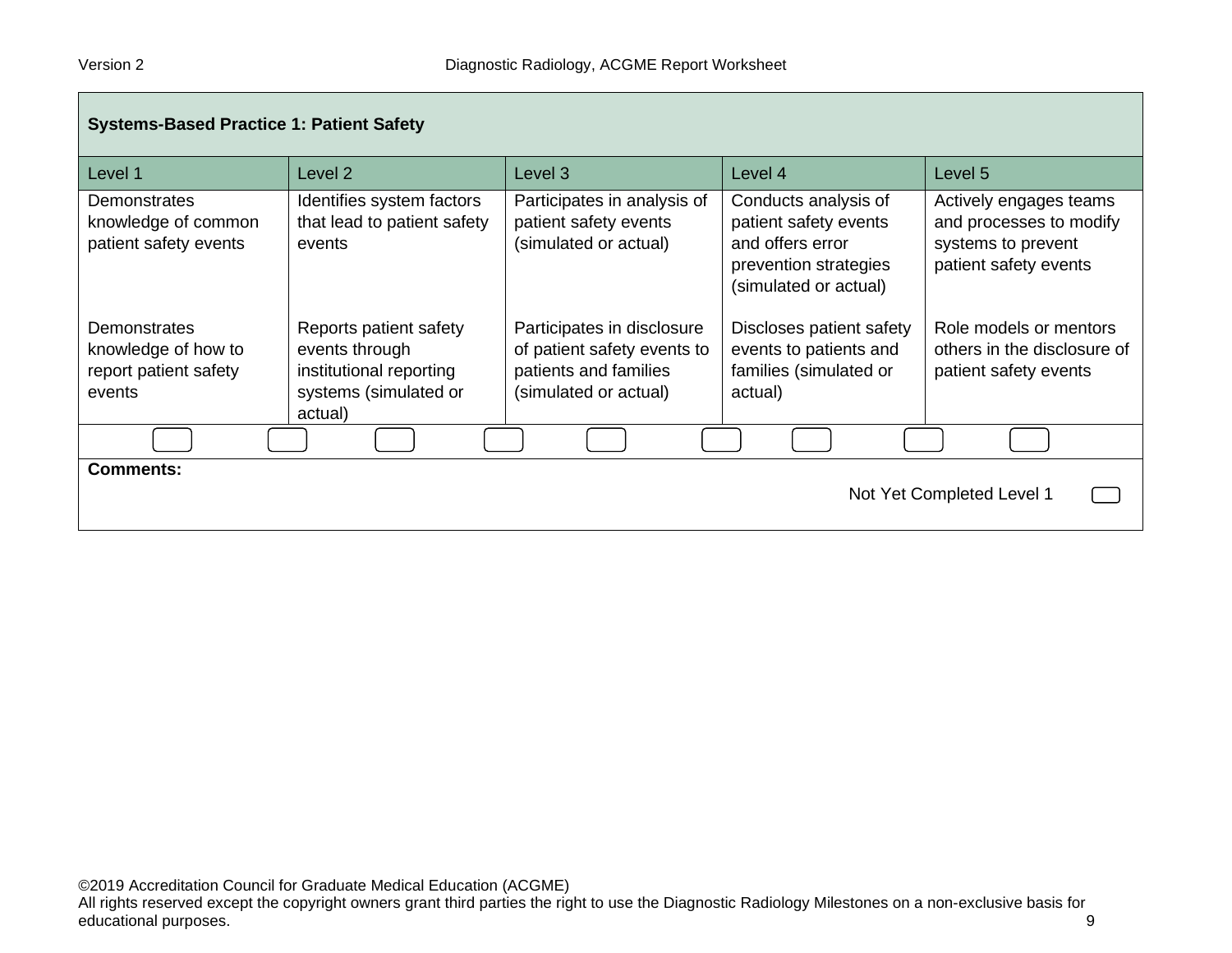| <b>Systems-Based Practice 2: Quality Improvement</b>                                             |                                                    |                                                             |                                                                                                                         |                                                                                                                       |  |
|--------------------------------------------------------------------------------------------------|----------------------------------------------------|-------------------------------------------------------------|-------------------------------------------------------------------------------------------------------------------------|-----------------------------------------------------------------------------------------------------------------------|--|
| Level 1                                                                                          | Level <sub>2</sub>                                 | Level 3                                                     | Level 4                                                                                                                 | Level 5                                                                                                               |  |
| <b>Demonstrates</b><br>knowledge of basic<br>quality improvement<br>methodologies and<br>metrics | Describes local quality<br>improvement initiatives | Participates in local<br>quality improvement<br>initiatives | Demonstrates the skills<br>required to identify,<br>develop, implement,<br>and analyze a quality<br>improvement project | Creates, implements, and<br>assesses quality<br>improvement initiatives at<br>the institutional or<br>community level |  |
|                                                                                                  |                                                    |                                                             |                                                                                                                         |                                                                                                                       |  |
| <b>Comments:</b>                                                                                 |                                                    |                                                             |                                                                                                                         | Not Yet Completed Level 1                                                                                             |  |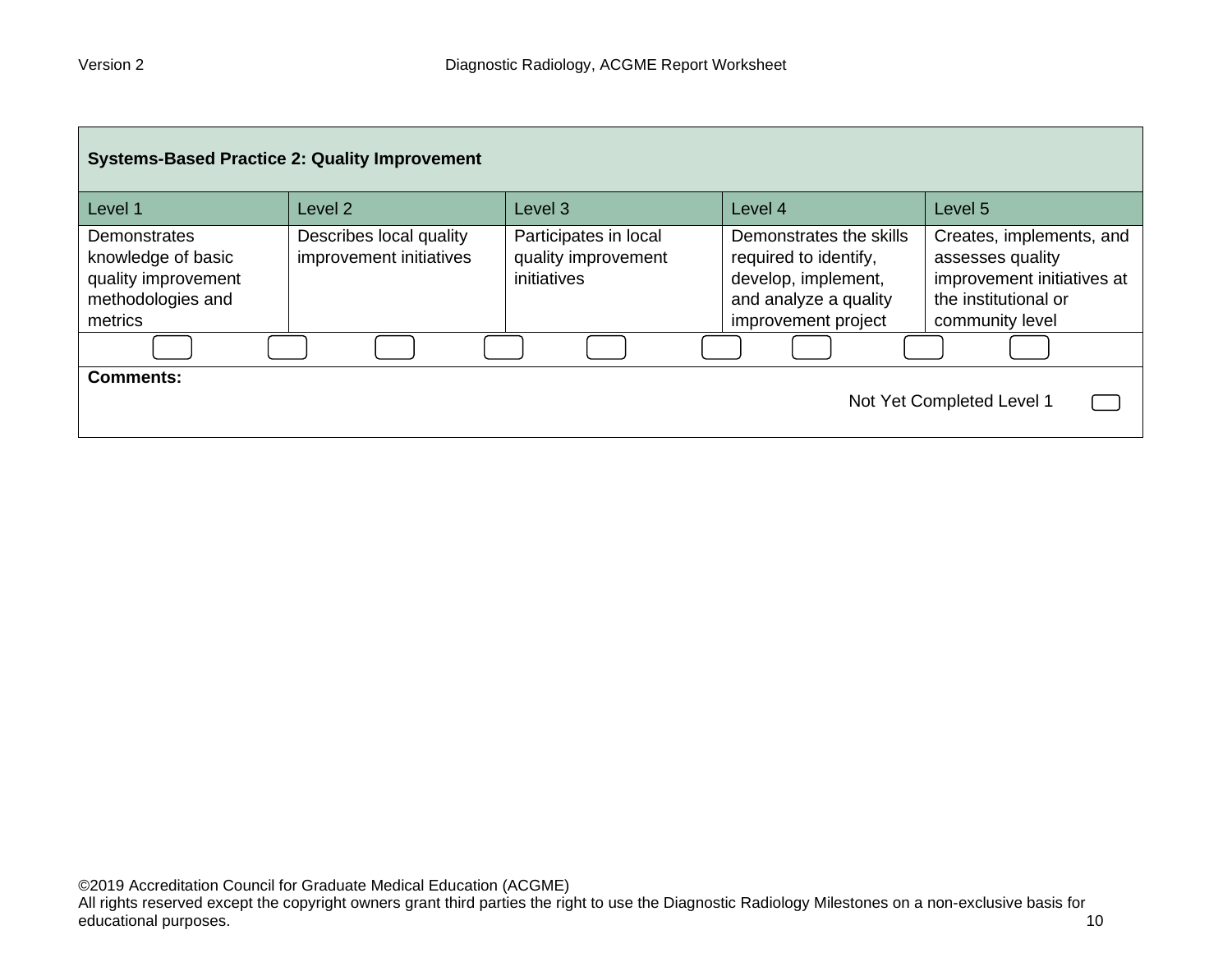| Systems-Based Practice 3: System Navigation for Patient-Centered Care                     |                                                                                                                                            |                                                                                                                                            |                                                                                                                          |                                                                                                                         |
|-------------------------------------------------------------------------------------------|--------------------------------------------------------------------------------------------------------------------------------------------|--------------------------------------------------------------------------------------------------------------------------------------------|--------------------------------------------------------------------------------------------------------------------------|-------------------------------------------------------------------------------------------------------------------------|
| Level 1                                                                                   | Level <sub>2</sub>                                                                                                                         | Level <sub>3</sub>                                                                                                                         | Level 4                                                                                                                  | Level <sub>5</sub>                                                                                                      |
| Demonstrates<br>knowledge of care<br>coordination in radiology<br>imaging/procedures      | Coordinates care of<br>patients in routine<br>radiology<br>imaging/procedures<br>effectively using the roles<br>of interprofessional teams | Coordinates care of<br>patients in complex<br>radiology<br>imaging/procedures<br>effectively using the roles<br>of interprofessional teams | Role models effective<br>coordination of patient-<br>centered care among<br>different disciplines and<br>specialties     | Analyzes the process of<br>care coordination and<br>leads in the design and<br>implementation of<br><i>improvements</i> |
| Identifies key elements<br>for safe and effective<br>transitions of care and<br>hand-offs | Performs safe and<br>effective transitions of<br>care/hand-offs in routine<br>clinical situations                                          | Performs safe and<br>effective transitions of<br>care/hand-offs in complex<br>clinical situations                                          | Role models safe and<br>effective transitions of<br>care/hand-offs                                                       | Improves quality of<br>transitions of care to<br>optimize patient outcomes                                              |
| Demonstrates<br>knowledge of population<br>and community health<br>needs and disparities  | Identifies specific<br>population and<br>community health needs<br>and inequities for their<br>local population                            | Identifies local resources<br>available to meet the<br>needs of a patient<br>population and<br>community                                   | Participates in adapting<br>the practice to provide<br>for the needs of specific<br>populations (actual or<br>simulated) | Leads innovations and<br>advocates for populations<br>and communities with<br>health care inequities                    |
|                                                                                           |                                                                                                                                            |                                                                                                                                            |                                                                                                                          |                                                                                                                         |
| <b>Comments:</b><br>Not Yet Completed Level 1                                             |                                                                                                                                            |                                                                                                                                            |                                                                                                                          |                                                                                                                         |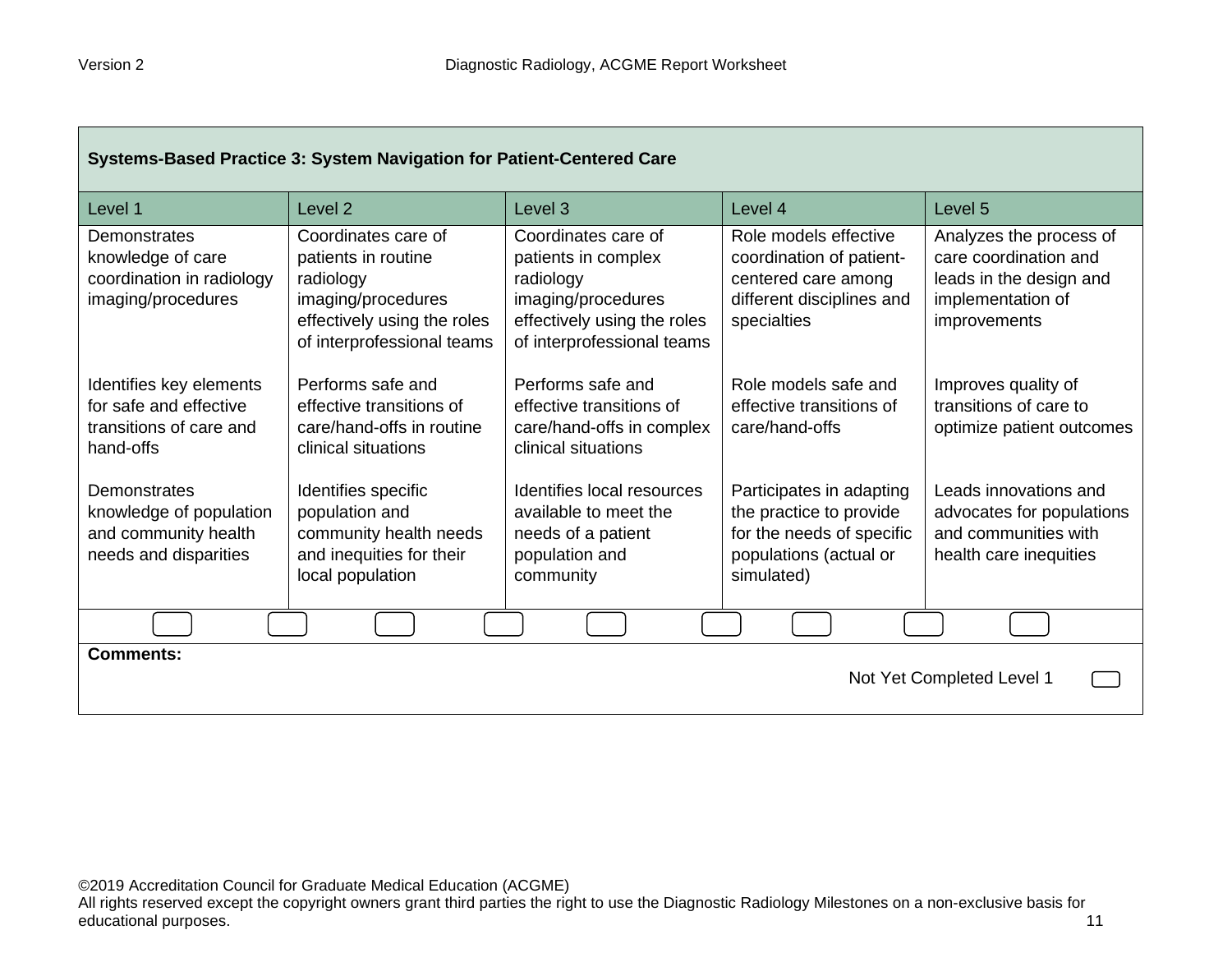| Systems-Based Practice 4: Physician Role in Health Care Systems                                                         |                                                                                                                           |                                                                                                                                         |                                                                                                                                                       |                                                                                                                                             |
|-------------------------------------------------------------------------------------------------------------------------|---------------------------------------------------------------------------------------------------------------------------|-----------------------------------------------------------------------------------------------------------------------------------------|-------------------------------------------------------------------------------------------------------------------------------------------------------|---------------------------------------------------------------------------------------------------------------------------------------------|
| Level 1                                                                                                                 | Level 2                                                                                                                   | Level 3                                                                                                                                 | Level 4                                                                                                                                               | Level 5                                                                                                                                     |
| Identifies key components<br>of the complex healthcare<br>system (e.g., hospital,<br>finance, personnel,<br>technology) | Describes how<br>components of a complex<br>health care system are<br>inter-related, and how this<br>impacts patient care | Discusses how individual<br>practice affects the broader<br>system (e.g., length of<br>stay, readmission rates,<br>clinical efficiency) | Manages various<br>components of the<br>complex health care<br>system to provide<br>efficient and effective<br>patient care and<br>transition of care | Advocates for or leads<br>systems change that<br>enhances high-value,<br>efficient, and effective<br>patient care and transition<br>of care |
| Describes the<br>mechanisms for<br>reimbursement, including<br>types of payors                                          | States relative cost of<br>common procedures                                                                              | Describes the technical<br>and professional<br>components of imaging<br>costs                                                           | Describes the radiology<br>revenue cycle and<br>measurements of<br>productivity (e.g., relative<br>value units)                                       | Participates in health policy<br>advocacy activities                                                                                        |
|                                                                                                                         |                                                                                                                           |                                                                                                                                         |                                                                                                                                                       |                                                                                                                                             |
| <b>Comments:</b><br>Not Yet Completed Level 1                                                                           |                                                                                                                           |                                                                                                                                         |                                                                                                                                                       |                                                                                                                                             |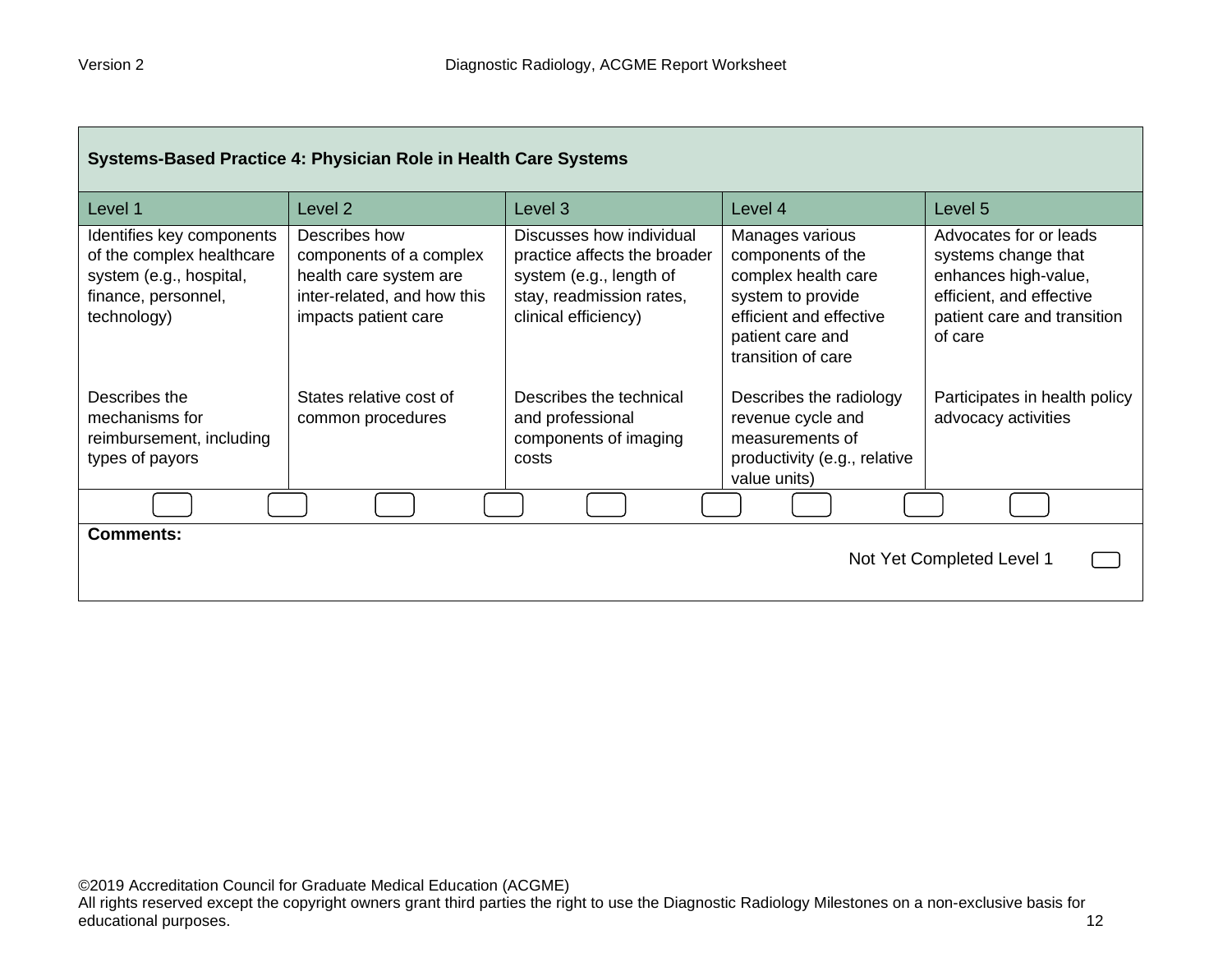| <b>Systems-Based Practice 5: Contrast Agent Safety</b> |                                                           |                                                                             |                                                                      |                                                                                      |  |
|--------------------------------------------------------|-----------------------------------------------------------|-----------------------------------------------------------------------------|----------------------------------------------------------------------|--------------------------------------------------------------------------------------|--|
| Level 1                                                | Level 2                                                   | Level 3                                                                     | Level 4                                                              | Level 5                                                                              |  |
| Demonstrates<br>knowledge of contrast<br>reactions     | Recognizes contrast<br>reactions (simulated or<br>actual) | Manages contrast<br>reactions, with<br>supervision (simulated or<br>actual) | Independently manages<br>contrast reactions<br>(simulated or actual) | Leads educational<br>experience in simulation<br>laboratory for contrast<br>reaction |  |
|                                                        |                                                           |                                                                             |                                                                      |                                                                                      |  |
| <b>Comments:</b><br>Not Yet Completed Level 1          |                                                           |                                                                             |                                                                      |                                                                                      |  |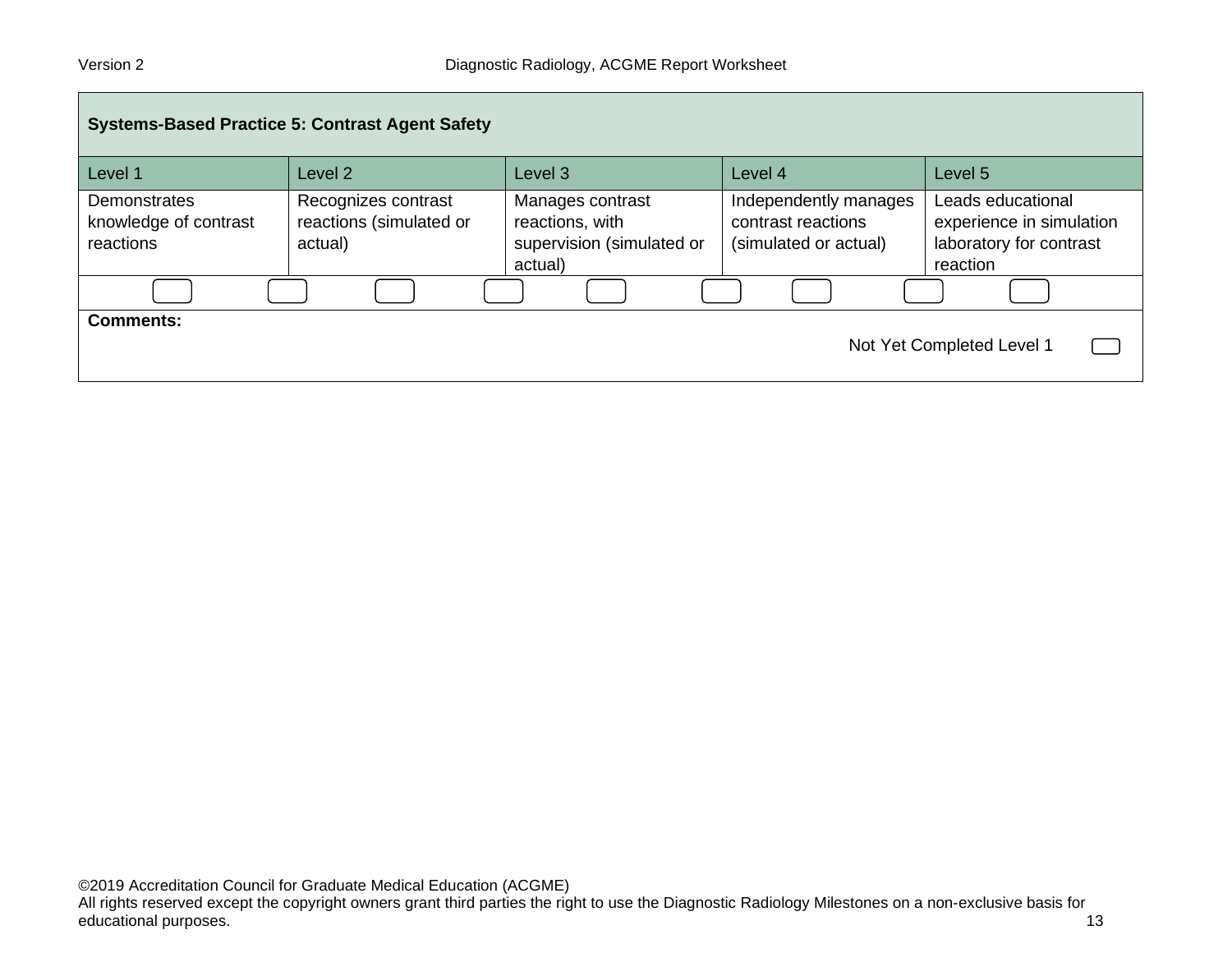| <b>Systems-Based Practice 6: Radiation Safety</b>                                                                                     |                                                                                           |                                                                                                               |                                                  |                                                                                                    |  |
|---------------------------------------------------------------------------------------------------------------------------------------|-------------------------------------------------------------------------------------------|---------------------------------------------------------------------------------------------------------------|--------------------------------------------------|----------------------------------------------------------------------------------------------------|--|
| Level 1                                                                                                                               | Level 2                                                                                   | Level 3                                                                                                       | Level 4                                          | Level 5                                                                                            |  |
| Demonstrates<br>knowledge of the<br>mechanisms of radiation<br>injury and the ALARA<br>("as low as reasonably<br>achievable") concept | Accesses resources to<br>determine exam-specific<br>average radiation dose<br>information | Communicates the<br>relative risk of exam-<br>specific radiation<br>exposure to patients and<br>practitioners | Applies principles of<br>ALARA in daily practice | Creates, implements, and<br>assesses radiation safety<br>initiatives at the<br>institutional level |  |
|                                                                                                                                       |                                                                                           |                                                                                                               |                                                  |                                                                                                    |  |
| Comments:<br>Not Yet Completed Level 1                                                                                                |                                                                                           |                                                                                                               |                                                  |                                                                                                    |  |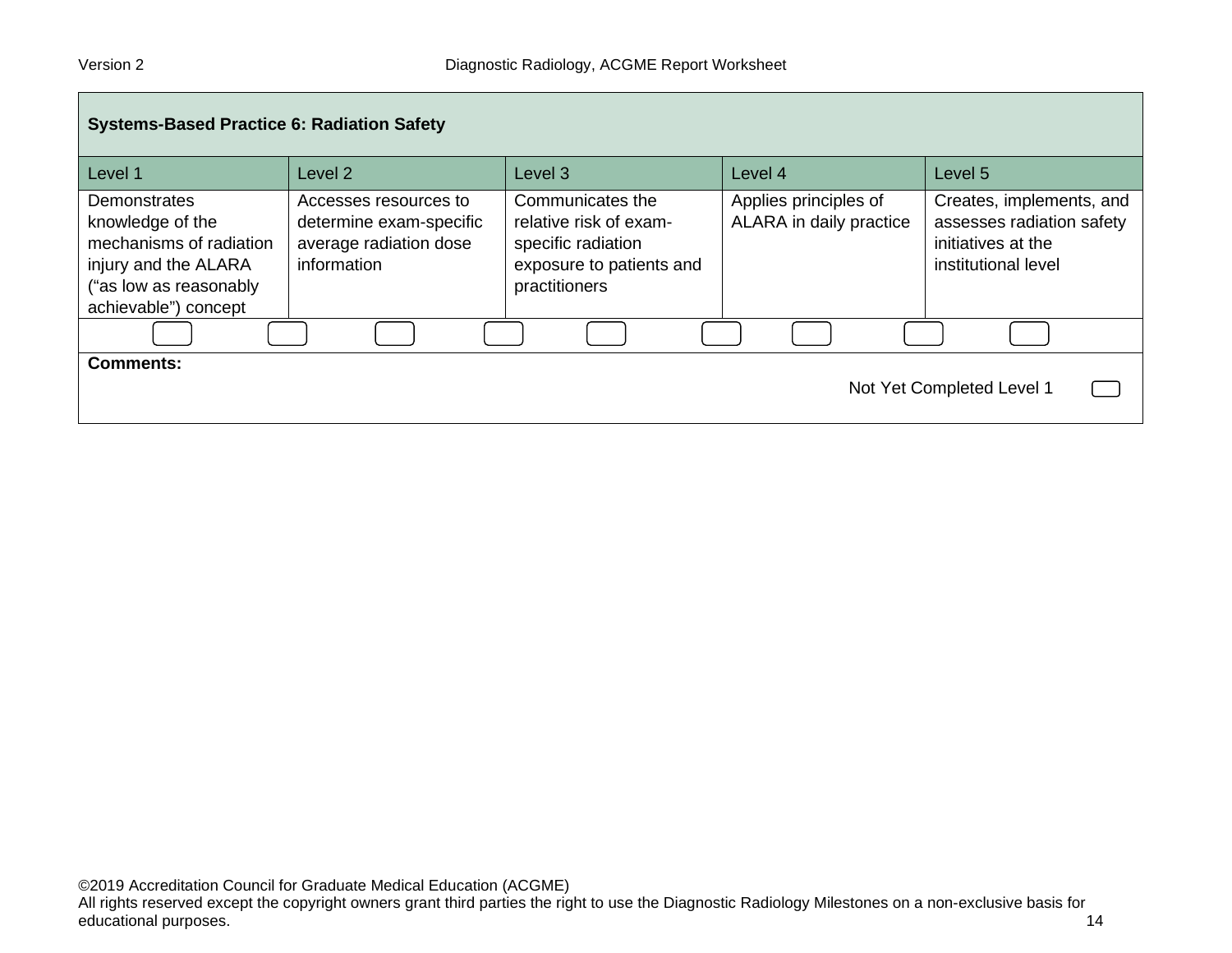| Systems-Based Practice 7: Magnetic Resonance (MR) Safety                                                                            |                                                                                                      |                                                                                                                          |                                                      |                                                                                             |  |
|-------------------------------------------------------------------------------------------------------------------------------------|------------------------------------------------------------------------------------------------------|--------------------------------------------------------------------------------------------------------------------------|------------------------------------------------------|---------------------------------------------------------------------------------------------|--|
| Level 1                                                                                                                             | Level 2                                                                                              | Level <sub>3</sub>                                                                                                       | Level 4                                              | Level 5                                                                                     |  |
| Demonstrates<br>knowledge of the risks of<br>magnetic resonance<br>imaging (MRI), including<br>safety zones and pre-MR<br>screening | Accesses resources to<br>determine the safety of<br>implanted devices and<br>retained foreign bodies | <b>Communicates MR</b><br>safety, including implants<br>and retained foreign<br>bodies, to patients and<br>practitioners | Applies principles of MR<br>safety to daily practice | Creates, implements, and<br>assesses MR safety<br>initiatives at the<br>institutional level |  |
|                                                                                                                                     |                                                                                                      |                                                                                                                          |                                                      |                                                                                             |  |
| <b>Comments:</b><br>Not Yet Completed Level 1                                                                                       |                                                                                                      |                                                                                                                          |                                                      |                                                                                             |  |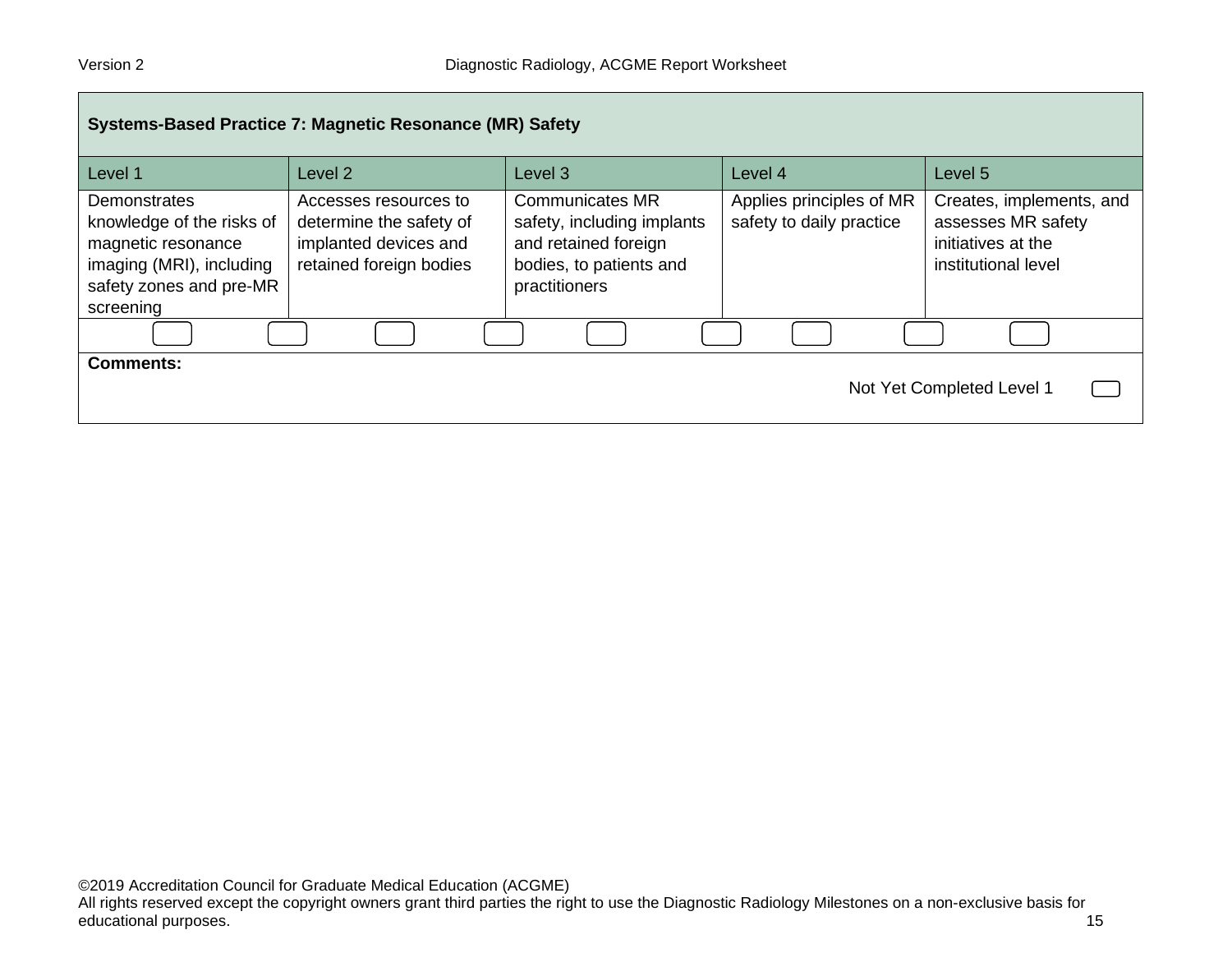| <b>Systems-Based Practice 8: Informatics</b>                                                                                                |                                                                                                      |                                                                                                                         |                                                                                                                               |                                                                                                                                                                                           |  |
|---------------------------------------------------------------------------------------------------------------------------------------------|------------------------------------------------------------------------------------------------------|-------------------------------------------------------------------------------------------------------------------------|-------------------------------------------------------------------------------------------------------------------------------|-------------------------------------------------------------------------------------------------------------------------------------------------------------------------------------------|--|
| Level 1                                                                                                                                     | Level <sub>2</sub>                                                                                   | Level <sub>3</sub>                                                                                                      | Level 4                                                                                                                       | Level <sub>5</sub>                                                                                                                                                                        |  |
| Demonstrates familiarity<br>with information<br>systems, including EHR,<br>radiology information<br>system, and picture<br>archiving system | Demonstrates familiarity<br>with information<br>standards in radiology,<br>and describes their roles | Describes approaches to<br>capture and integrate<br>data from radiology<br>examinations into medical<br>decision making | Applies knowledge of<br>information systems,<br>standards, and data to<br>support radiology<br>initiatives, as<br>appropriate | Participates in operational<br>and strategic information<br>systems meetings;<br>applies informatics<br>knowledge to help guide<br>direction and operation of<br>the radiology department |  |
|                                                                                                                                             |                                                                                                      |                                                                                                                         |                                                                                                                               |                                                                                                                                                                                           |  |
| <b>Comments:</b><br>Not Yet Completed Level 1                                                                                               |                                                                                                      |                                                                                                                         |                                                                                                                               |                                                                                                                                                                                           |  |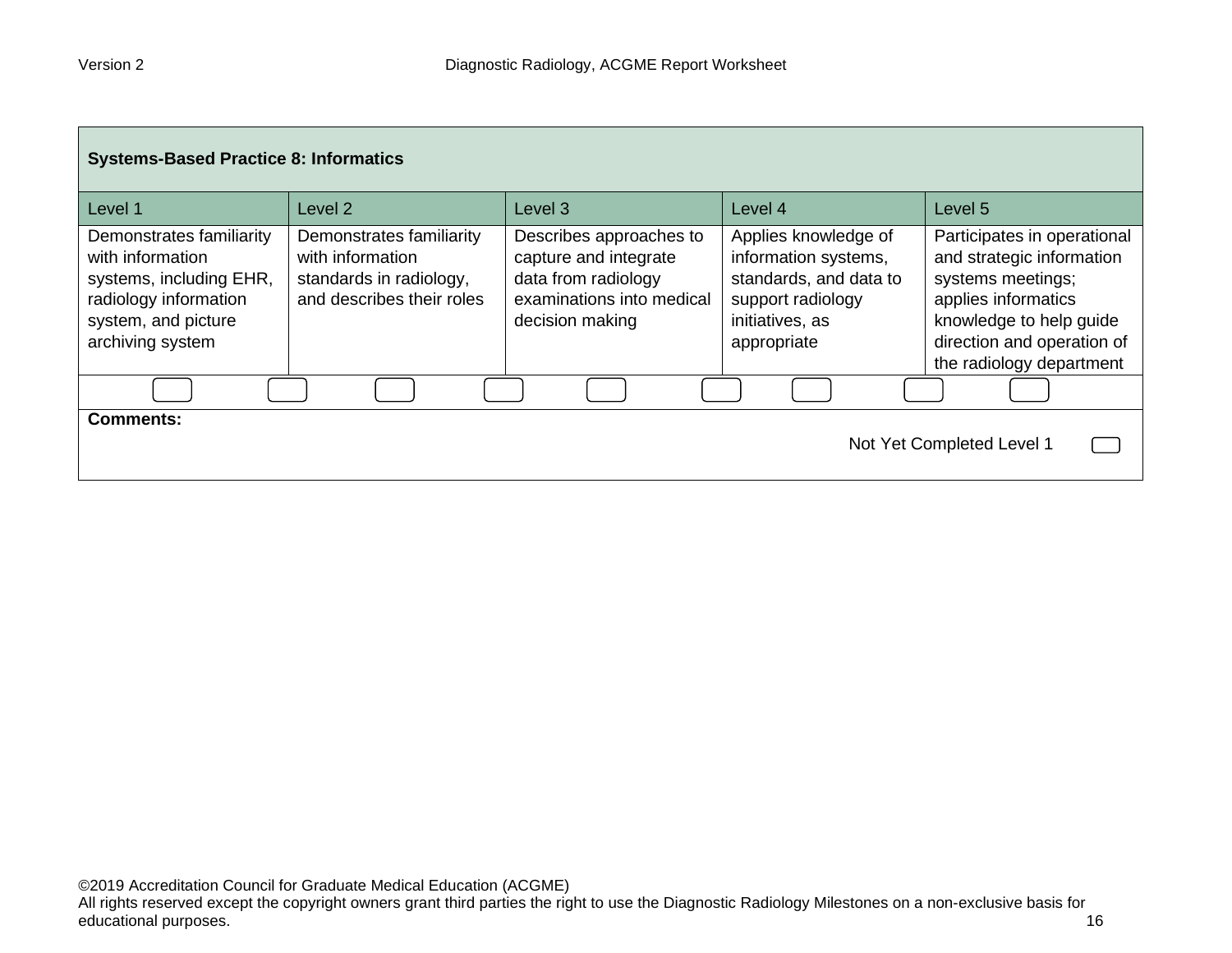| Practice-Based Learning and Improvement 1: Evidence-Based and Informed Practice                                                                |                                                                                                                                |                                                                                                                                                 |                                                                                                      |                                                                                                                                                    |  |
|------------------------------------------------------------------------------------------------------------------------------------------------|--------------------------------------------------------------------------------------------------------------------------------|-------------------------------------------------------------------------------------------------------------------------------------------------|------------------------------------------------------------------------------------------------------|----------------------------------------------------------------------------------------------------------------------------------------------------|--|
| Level 1                                                                                                                                        | Level <sub>2</sub>                                                                                                             | Level 3                                                                                                                                         | Level 4                                                                                              | Level 5                                                                                                                                            |  |
| Demonstrates how to<br>access and use available<br>evidence to determine<br>the best imaging<br>examination for a routine<br>patient/diagnosis | Articulates clinical<br>questions and elicits<br>patient preferences and<br>values in order to guide<br>evidence-based imaging | Locates and applies the<br>best available evidence,<br>integrated with patient<br>preferences and values,<br>to the care of complex<br>patients | Critically appraises<br>conflicting evidence to<br>guide care, tailored to<br>the individual patient | Coaches others to<br>critically appraise and<br>apply evidence for<br>complex patients; and/or<br>participates in the<br>development of guidelines |  |
|                                                                                                                                                |                                                                                                                                |                                                                                                                                                 |                                                                                                      |                                                                                                                                                    |  |
| <b>Comments:</b><br>Not Yet Completed Level 1                                                                                                  |                                                                                                                                |                                                                                                                                                 |                                                                                                      |                                                                                                                                                    |  |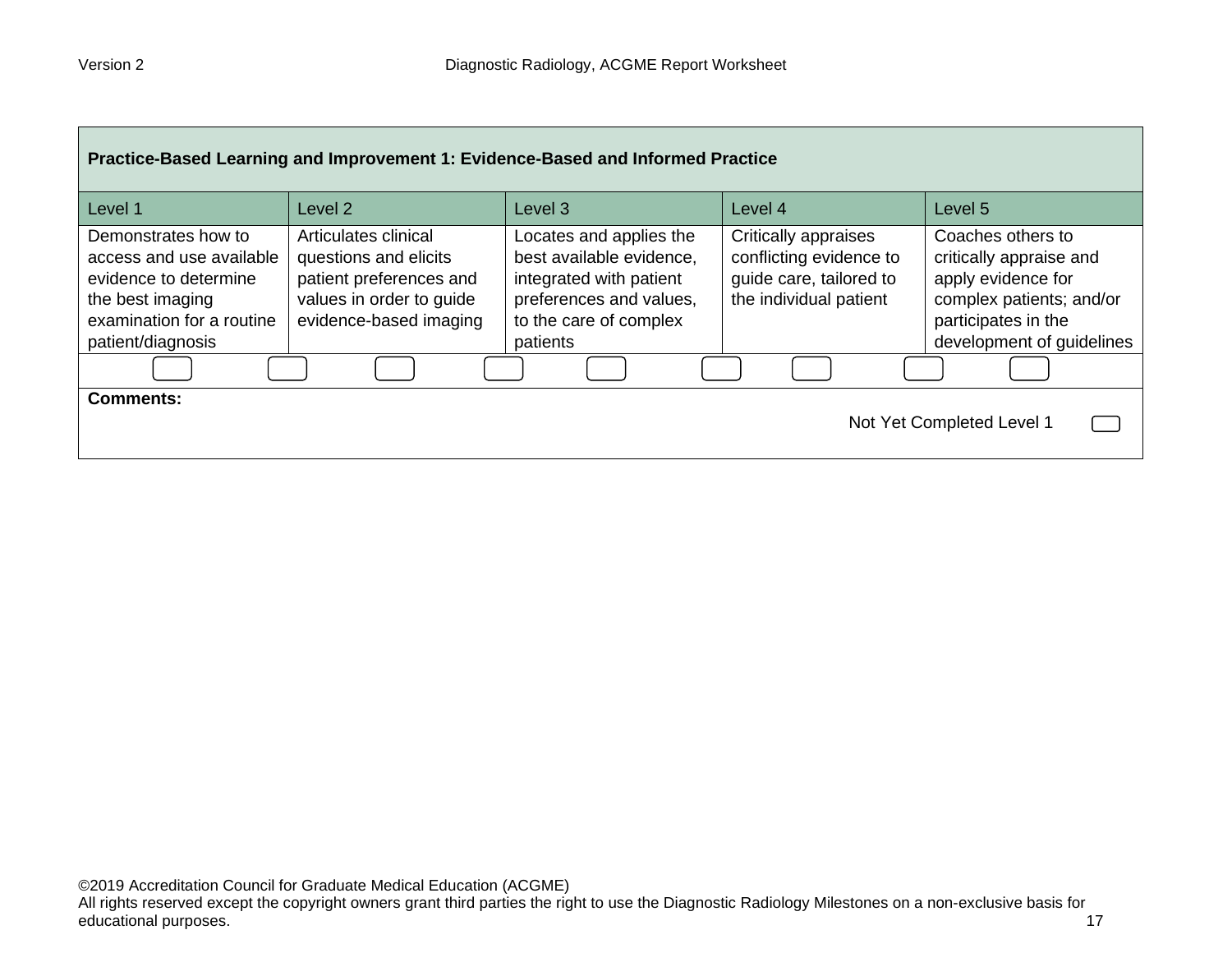| Practice-Based Learning and Improvement 2: Reflective Practice and Commitment to Professional Growth |                                                                                                                     |                                                                                                                                            |                                                                                                                                                                                 |                                                                                    |
|------------------------------------------------------------------------------------------------------|---------------------------------------------------------------------------------------------------------------------|--------------------------------------------------------------------------------------------------------------------------------------------|---------------------------------------------------------------------------------------------------------------------------------------------------------------------------------|------------------------------------------------------------------------------------|
| Level 1                                                                                              | Level <sub>2</sub>                                                                                                  | Level 3                                                                                                                                    | Level 4                                                                                                                                                                         | Level 5                                                                            |
| Accepts responsibility for<br>professional<br>development by<br>establishing goals                   | Receptive to performance<br>data and feedback in<br>order to adjust goals                                           | Episodically seeks<br>performance data and<br>feedback, with humility<br>and adaptability                                                  | Consistently seeks<br>performance data and<br>feedback with humility<br>and adaptability                                                                                        | Coaches other learners to<br>consistently seek<br>performance data and<br>feedback |
| Identifies factors which<br>contribute to gap(s)<br>between expectations<br>and actual performance   | Analyzes and reflects on<br>factors which contribute to<br>gap(s) between<br>expectations and actual<br>performance | Analyzes, reflects on, and<br>institutes behavioral<br>change(s) to narrow the<br>gap(s) between<br>expectations and actual<br>performance | Analyzes effectiveness<br>of behavioral changes<br>where appropriate and<br>considers alternatives in<br>narrowing the gap(s)<br>between expectations<br>and actual performance | Coaches others on<br>reflective practice                                           |
| Actively seeks<br>opportunities to improve<br>performance                                            | Designs and implements<br>a learning plan, with<br>prompting                                                        | Designs and implements<br>a learning plan<br>independently                                                                                 | Uses performance data<br>to measure the<br>effectiveness of the<br>learning plan and when<br>necessary, improves it                                                             | Facilitates the design and<br>implements learning plans<br>for others              |
|                                                                                                      |                                                                                                                     |                                                                                                                                            |                                                                                                                                                                                 |                                                                                    |
| <b>Comments:</b><br>Not Yet Completed Level 1                                                        |                                                                                                                     |                                                                                                                                            |                                                                                                                                                                                 |                                                                                    |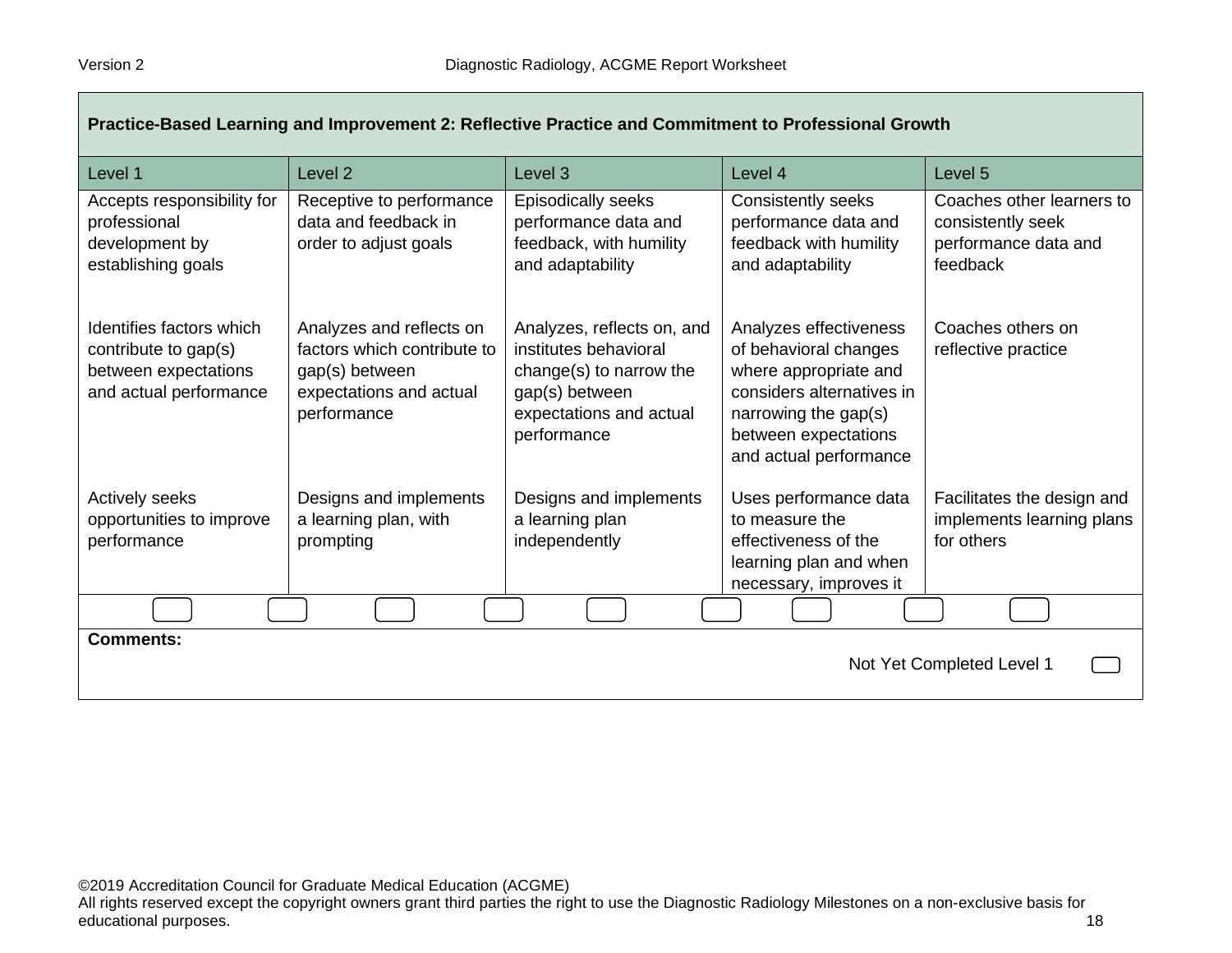| Professionalism 1: Professional Behavior and Ethical Principles                                                                                                                                                                 |                                                                                                                                              |                                                                                            |                                                                                                                                                                                                                |                                                                                                                                           |
|---------------------------------------------------------------------------------------------------------------------------------------------------------------------------------------------------------------------------------|----------------------------------------------------------------------------------------------------------------------------------------------|--------------------------------------------------------------------------------------------|----------------------------------------------------------------------------------------------------------------------------------------------------------------------------------------------------------------|-------------------------------------------------------------------------------------------------------------------------------------------|
| Level 1                                                                                                                                                                                                                         | Level <sub>2</sub>                                                                                                                           | Level <sub>3</sub>                                                                         | Level 4                                                                                                                                                                                                        | Level <sub>5</sub>                                                                                                                        |
| <b>Demonstrates</b><br>knowledge of<br>expectations for<br>professional behavior<br>and describes how to<br>appropriately report<br>professional lapses                                                                         | Demonstrates insight into<br>professional behavior in<br>routine situations and<br>takes responsibility for<br>own professionalism<br>lapses | Demonstrates<br>professional behavior in<br>complex or stressful<br>situations             | Recognizes situations<br>that may trigger<br>professionalism lapses<br>and intervenes to<br>prevent lapses in self<br>and others                                                                               | Coaches others when<br>their behavior fails to<br>meet professional<br>expectations                                                       |
| Demonstrates<br>knowledge of the ethical<br>principles underlying<br>informed consent,<br>surrogate decision<br>making, advance<br>directives, confidentiality,<br>error disclosure, and<br>stewardship of limited<br>resources | Analyzes straightforward<br>situations using ethical<br>principles                                                                           | Recognizes need to seek<br>help in managing and<br>resolving complex ethical<br>situations | Recognizes and uses<br>appropriate resources<br>for managing and<br>resolving ethical<br>dilemmas as needed<br>(e.g., ethics<br>consultations, literature<br>review, risk<br>management/legal<br>consultation) | Identifies and seeks to<br>address system-level<br>factors that induce or<br>exacerbate ethical<br>problems or impede their<br>resolution |
|                                                                                                                                                                                                                                 |                                                                                                                                              |                                                                                            |                                                                                                                                                                                                                |                                                                                                                                           |
| <b>Comments:</b><br>Not Yet Completed Level 1                                                                                                                                                                                   |                                                                                                                                              |                                                                                            |                                                                                                                                                                                                                |                                                                                                                                           |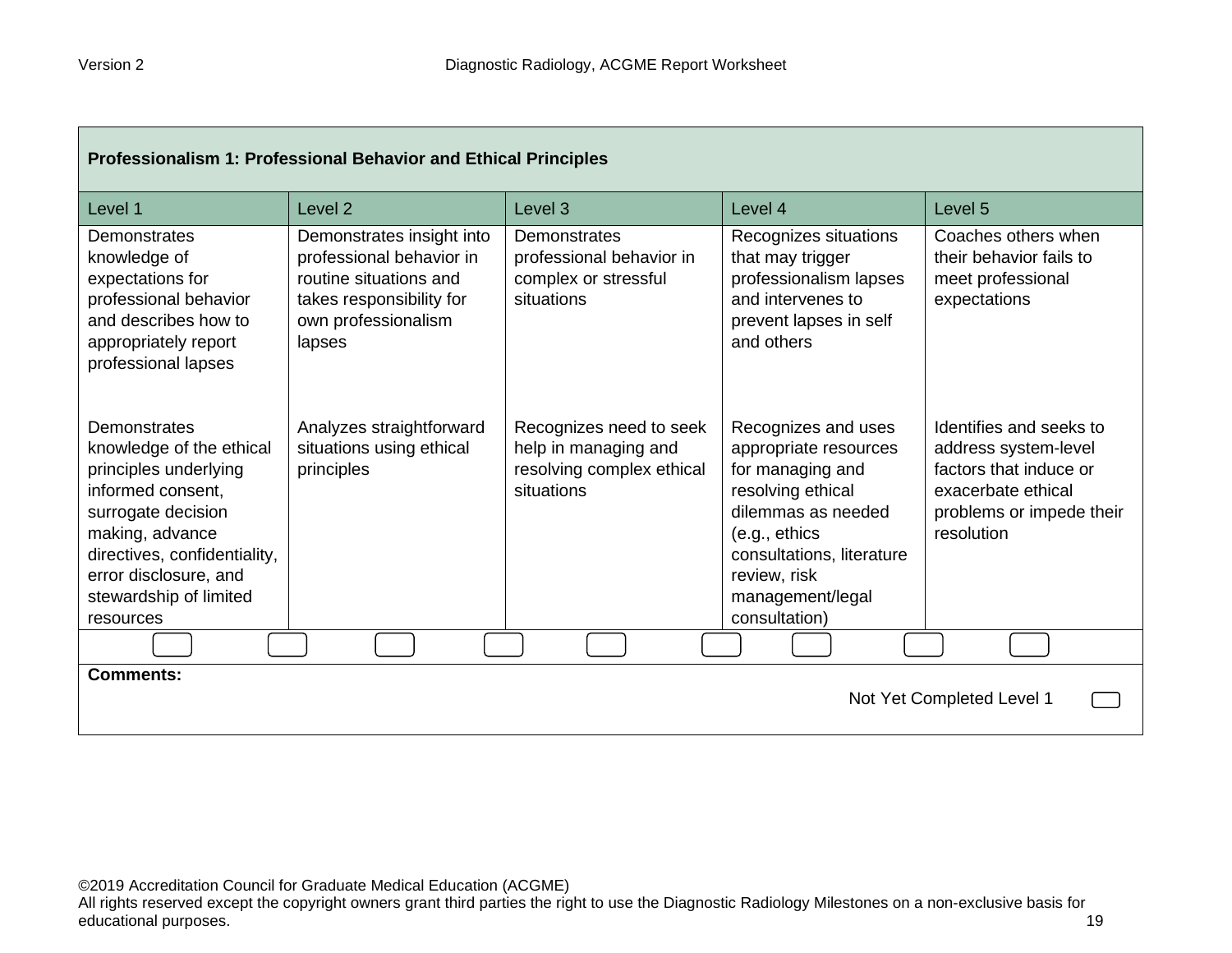| Professionalism 2: Accountability/Conscientiousness                                        |                                                                                                                                                              |                                                                                                                                                                              |                                                                                                                                                        |                                       |  |
|--------------------------------------------------------------------------------------------|--------------------------------------------------------------------------------------------------------------------------------------------------------------|------------------------------------------------------------------------------------------------------------------------------------------------------------------------------|--------------------------------------------------------------------------------------------------------------------------------------------------------|---------------------------------------|--|
| Level 1                                                                                    | Level 2                                                                                                                                                      | Level <sub>3</sub>                                                                                                                                                           | Level 4                                                                                                                                                | Level 5                               |  |
| Responds promptly to<br>requests or reminders to<br>complete tasks and<br>responsibilities | Performs tasks and<br>responsibilities in a timely<br>manner to ensure that the<br>needs of patients, teams,<br>and systems are met in<br>routine situations | Performs tasks and<br>responsibilities in a timely<br>manner to ensure that the<br>needs of patients, teams,<br>and systems are met in<br>complex or stressful<br>situations | Recognizes and raises<br>awareness of situations<br>that may impact others'<br>ability to complete tasks<br>and responsibilities in a<br>timely manner | Takes ownership of<br>system outcomes |  |
|                                                                                            |                                                                                                                                                              |                                                                                                                                                                              |                                                                                                                                                        |                                       |  |
| <b>Comments:</b><br>Not Yet Completed Level 1                                              |                                                                                                                                                              |                                                                                                                                                                              |                                                                                                                                                        |                                       |  |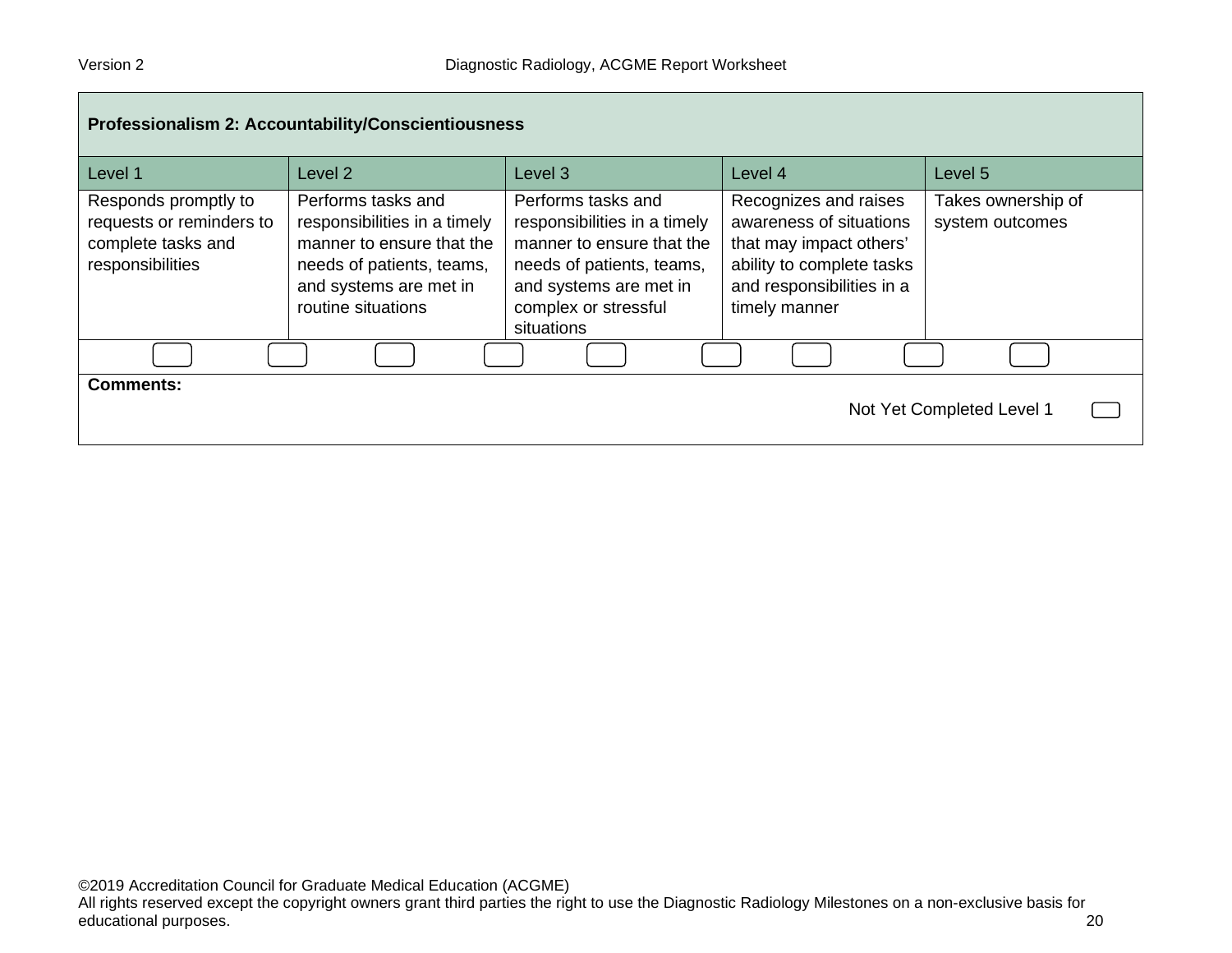| Professionalism 3: Self-Awareness and Help Seeking                                                                             |                                                                                                                                            |                                                                                                                      |                                                                                                                  |                                                                                                                                 |
|--------------------------------------------------------------------------------------------------------------------------------|--------------------------------------------------------------------------------------------------------------------------------------------|----------------------------------------------------------------------------------------------------------------------|------------------------------------------------------------------------------------------------------------------|---------------------------------------------------------------------------------------------------------------------------------|
| Level 1                                                                                                                        | Level <sub>2</sub>                                                                                                                         | Level 3                                                                                                              | Level 4                                                                                                          | Level 5                                                                                                                         |
| Recognizes status of<br>personal and<br>professional well-being,<br>with assistance, and is<br>aware of available<br>resources | Independently recognizes<br>status of personal and<br>professional well-being<br>using available resources<br>when appropriate             | With assistance,<br>proposes a plan to<br>optimize personal and<br>professional well-being                           | Independently develops<br>a plan to optimize<br>personal and<br>professional well-being                          | Coaches others when<br>emotional responses or<br>limitations in<br>knowledge/skills do not<br>meet professional<br>expectations |
| Recognizes limits in the<br>knowledge/skills of self<br>or team, with assistance                                               | Independently recognizes<br>limits in the<br>knowledge/skills of self or<br>team and demonstrates<br>appropriate help-seeking<br>behaviors | With assistance,<br>proposes a plan to<br>remediate or improve<br>limits in the knowledge/<br>skills of self or team | Independently develops<br>a plan to remediate or<br>improve limits in the<br>knowledge/skills of self<br>or team |                                                                                                                                 |
|                                                                                                                                |                                                                                                                                            |                                                                                                                      |                                                                                                                  |                                                                                                                                 |
| <b>Comments:</b><br>Not Yet Completed Level 1                                                                                  |                                                                                                                                            |                                                                                                                      |                                                                                                                  |                                                                                                                                 |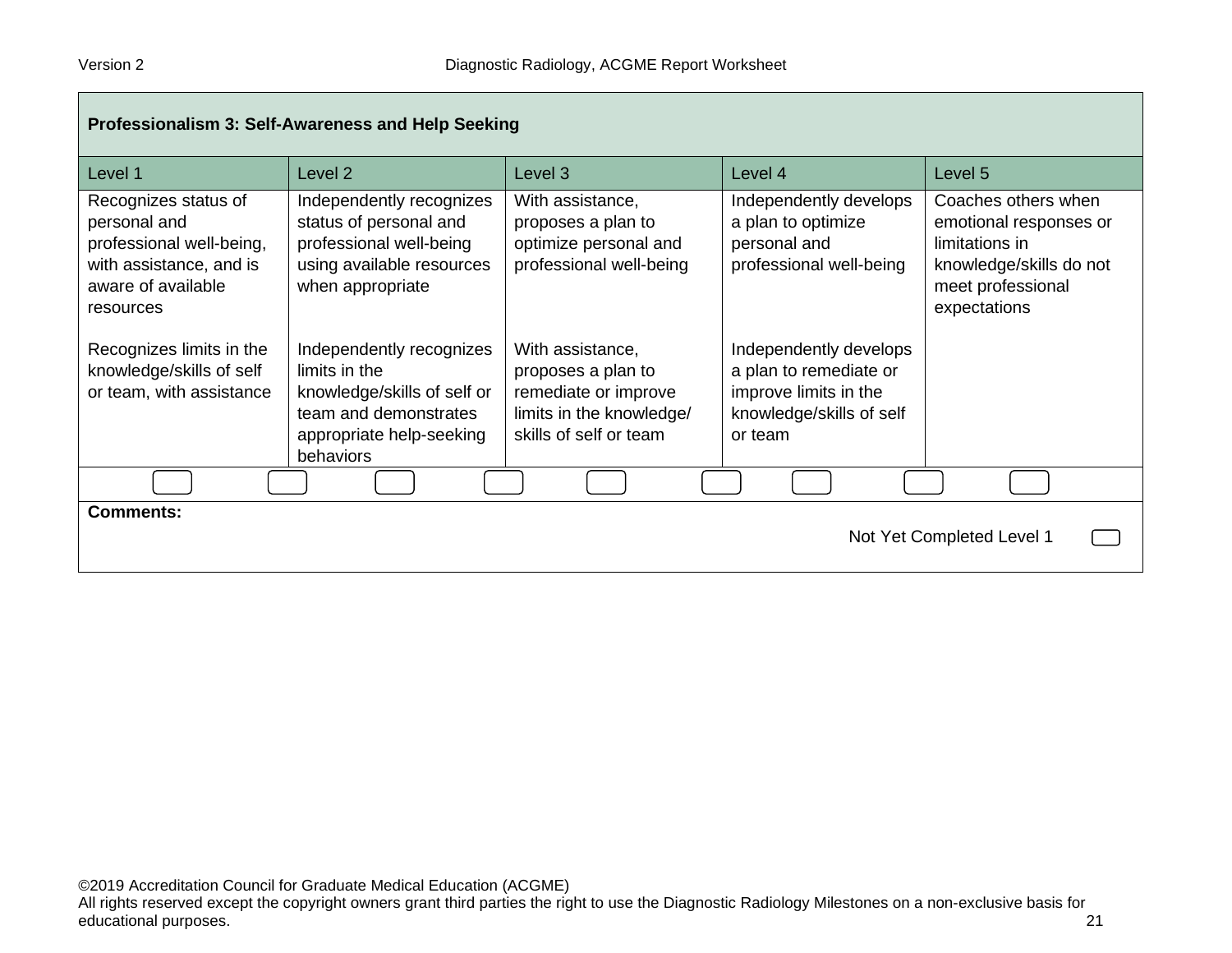| Interpersonal and Communication Skills 1: Patient- and Family-Centered Communication                                                                                                             |                                                                                                                                                           |                                                                                                                                                                                 |                                                                                                                                                              |                                                                        |
|--------------------------------------------------------------------------------------------------------------------------------------------------------------------------------------------------|-----------------------------------------------------------------------------------------------------------------------------------------------------------|---------------------------------------------------------------------------------------------------------------------------------------------------------------------------------|--------------------------------------------------------------------------------------------------------------------------------------------------------------|------------------------------------------------------------------------|
| Level 1                                                                                                                                                                                          | Level 2                                                                                                                                                   | Level <sub>3</sub>                                                                                                                                                              | Level 4                                                                                                                                                      | Level 5                                                                |
| Accurately<br>communicates own role<br>within the health care<br>system                                                                                                                          | Identifies barriers to<br>effective communication<br>(e.g., language, health<br>literacy, cultural)                                                       | Identifies biases that<br>hinder effective<br>communication                                                                                                                     | Actively minimizes<br>communication barriers                                                                                                                 | Coaches other learners to<br>minimize communication<br><b>barriers</b> |
| Identifies the need to<br>adjust communication<br>strategies based on<br>assessment of<br>patient/family<br>expectations and<br>understanding of their<br>health status and<br>treatment options | Organizes and initiates<br>communication with<br>patient/family by clarifying<br>expectations and verifying<br>understanding of the<br>clinical situation | With guidance, sensitively<br>and compassionately<br>delivers medical<br>information, elicits patient<br>goals and preferences,<br>and acknowledges<br>uncertainty and conflict | Independently, uses<br>shared decision making<br>to align patient goals,<br>and preferences with<br>treatment options to<br>make a personalized<br>care plan | Coaches other learners in<br>shared decision making                    |
|                                                                                                                                                                                                  |                                                                                                                                                           |                                                                                                                                                                                 |                                                                                                                                                              |                                                                        |
| <b>Comments:</b><br>Not Yet Completed Level 1                                                                                                                                                    |                                                                                                                                                           |                                                                                                                                                                                 |                                                                                                                                                              |                                                                        |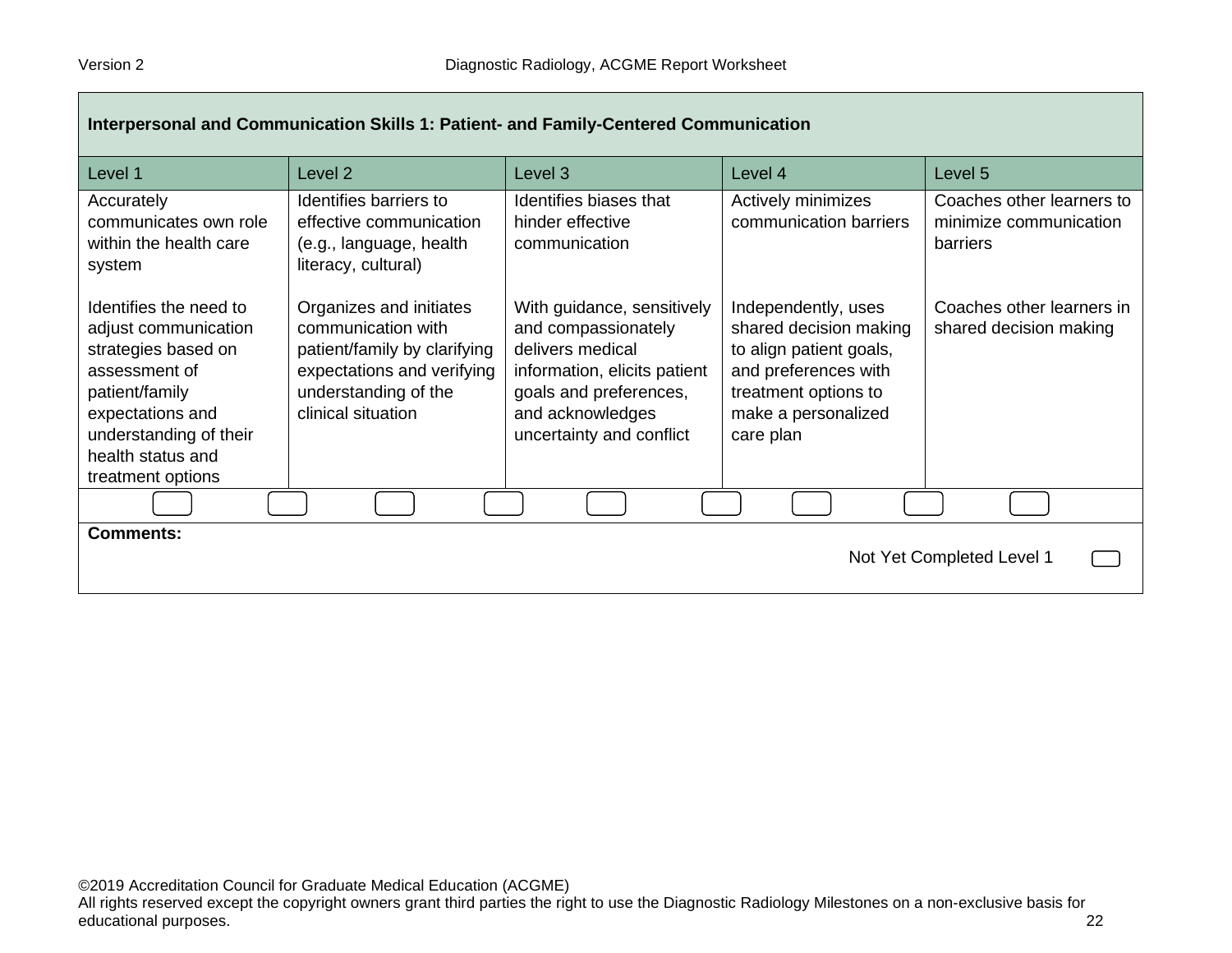| Interpersonal and Communication Skills 2: Interprofessional and Team Communication                   |                                                                                           |                                                                                                           |                                                                                                                        |                                                                                                                                                 |
|------------------------------------------------------------------------------------------------------|-------------------------------------------------------------------------------------------|-----------------------------------------------------------------------------------------------------------|------------------------------------------------------------------------------------------------------------------------|-------------------------------------------------------------------------------------------------------------------------------------------------|
| Level 1                                                                                              | Level <sub>2</sub>                                                                        | Level 3                                                                                                   | Level 4                                                                                                                | Level 5                                                                                                                                         |
| Respectfully receives a<br>consultation request                                                      | Clearly and concisely<br>responds to a<br>consultation request                            | Checks understanding of<br>recommendations when<br>providing consultation                                 | Coordinates<br>recommendations from<br>different members of<br>the health care team to<br>optimize patient care        | Role models flexible<br>communication strategies<br>that value input from all<br>health care team<br>members, resolving<br>conflict when needed |
| <b>Demonstrates</b><br>knowledge of the<br>institutional and national<br>communication<br>guidelines | Communicates emergent<br>findings according to<br>institutional or national<br>guidelines | Communicates non-<br>emergent findings where<br>failure to act may<br>adversely affect patient<br>outcome | Communicates findings<br>and management<br>options (as appropriate)<br>which are tailored to the<br>referring provider | Coaches other learners in<br>tailored communications<br>to referring providers                                                                  |
|                                                                                                      |                                                                                           |                                                                                                           |                                                                                                                        |                                                                                                                                                 |
| <b>Comments:</b><br>Not Yet Completed Level 1                                                        |                                                                                           |                                                                                                           |                                                                                                                        |                                                                                                                                                 |